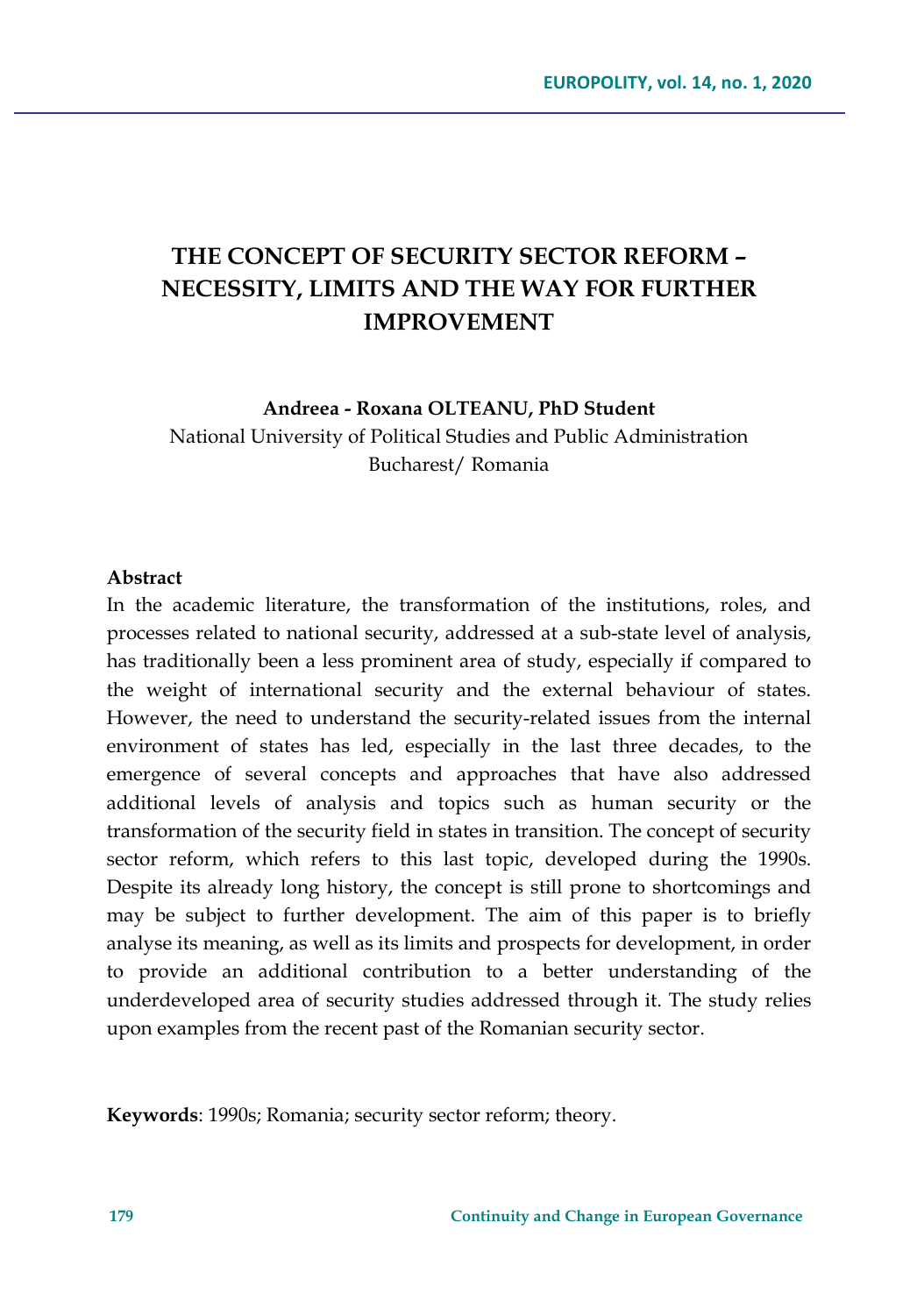#### **1. INTRODUCTION**

The concept of security sector reform (SSR) occurred in the academic literature during the 1980s but it was developed and became more visible only in the next decade. With the end of the Cold War and the emergence of non-traditional security challenges, hardy framed by the previous paradigm of inter-state competition, the international community has been pushed to turn attention to sub-state violence, internal clashes or to the fragile institutional design of the states in transition. At the same time, the research agenda concerning security also expanded, surpassing the borders of the military security and linking the concept to economics or society and translating its levels of analysis from an international and state-centric perspective, to individuals, communities or institutions.

The emergence of the concept of security sector reform (SSR) resulted, on one hand, from the new security challenges in the 1990s and, on the other, from the shift in the theoretical views on security. SSR embedded, from the beginning, a wide acceptance for security, both horizontally, in terms of sectors – encompassing both a political, an economic and a social dimension -, and vertically, in terms of actors and levels of analysis.

Due to the ingrowing international concern for the relation between a reliable security sector and a successful reconstruction and reform in the Balkans, in Latin America, in the Middle East or in Africa, SSR evolved, during the 1990s and after 2000, as one of the key concepts associated to the international aid, post-conflict reconstruction, state-building and democratization and it was included in the papers released by the United Nations (UN), the Organization for Economic Cooperation and Development (OECD) or the Organization for Security and Cooperation in Europe (OSCE). The Development and Assistance Committee within OECD even drafted a blueprint for the security sector reform (2005) and a handbook aimed at helping the practitioners to implement it (Sedra 2010, 3). Within the academic community, SSR also became a gripping concept and gained visibility, due to the work of research centers and think tanks such as Berghof Foundation and the Geneva Centre for the Democratic Control of Armed Forces.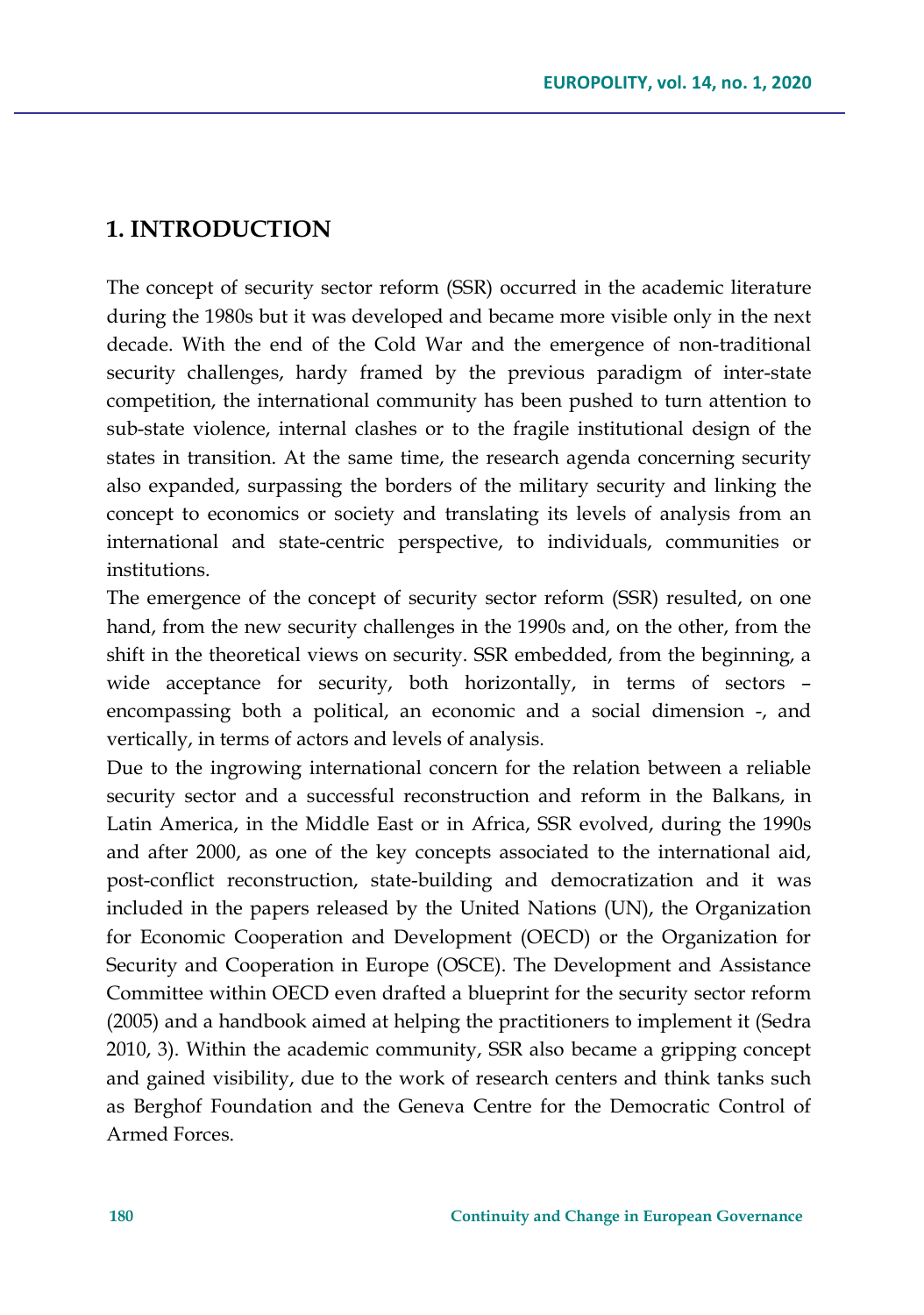However, despite of its relatively solid intellectual history, the concept is still prone to shortcomings and may be subject to further development. While an extensive attention has been paid not necessarily to the design and the intrinsic premises of SSR, but to its practical results and the way for further improving its implementation, the underlaying theoretical foundations of the concept continue to be one of its most sensitive – and unexplored – dimensions. The low effort to get into the essence of SSR and to inquire about its basis may lead, in research, to limited or distorted results, while, in the international practice, may be a fertile ground for failure in implementing the security sector reform.

The purpose of this paper is to contribute in overcoming those risks, by questioning the content, the limits and the way for further improving the concept. Starting from a brief presentation of the landmarks of SSR, the paper assumes a meta-theoretical role, seeking to advance a possible answer to questions such as: 'What are the intrinsic gaps of this concept?', 'What are its limitations?', respectively 'How can one minimize, in research, the possible shortcomings associated to the use of SSR?'. The aim of this endeavor is to expand the understanding of the security sector reform and to provide a useful starting point and a possible notice to scholars who choose to use the concept in their analyses. The study highlights that (1) security sector reform may be a slippery, misleading or incomplete concept, but also that (2) the concept is still relevant for studying security, while its pitfalls and blind spots can be surpasses. In order to highlight the benefits and the weak points of SSR, the study relies upon sporadic examples from Romania's post-authoritarian experience in transforming its security.

Except for the introductory part and the conclusions, the paper consists of three sections: an overview of the concept of security sector reform, a brief outline of some of its most relevant limitations and shortcomings, as well as a short list of possible strategies to overcome, in research, the inconveniences in working with this concept.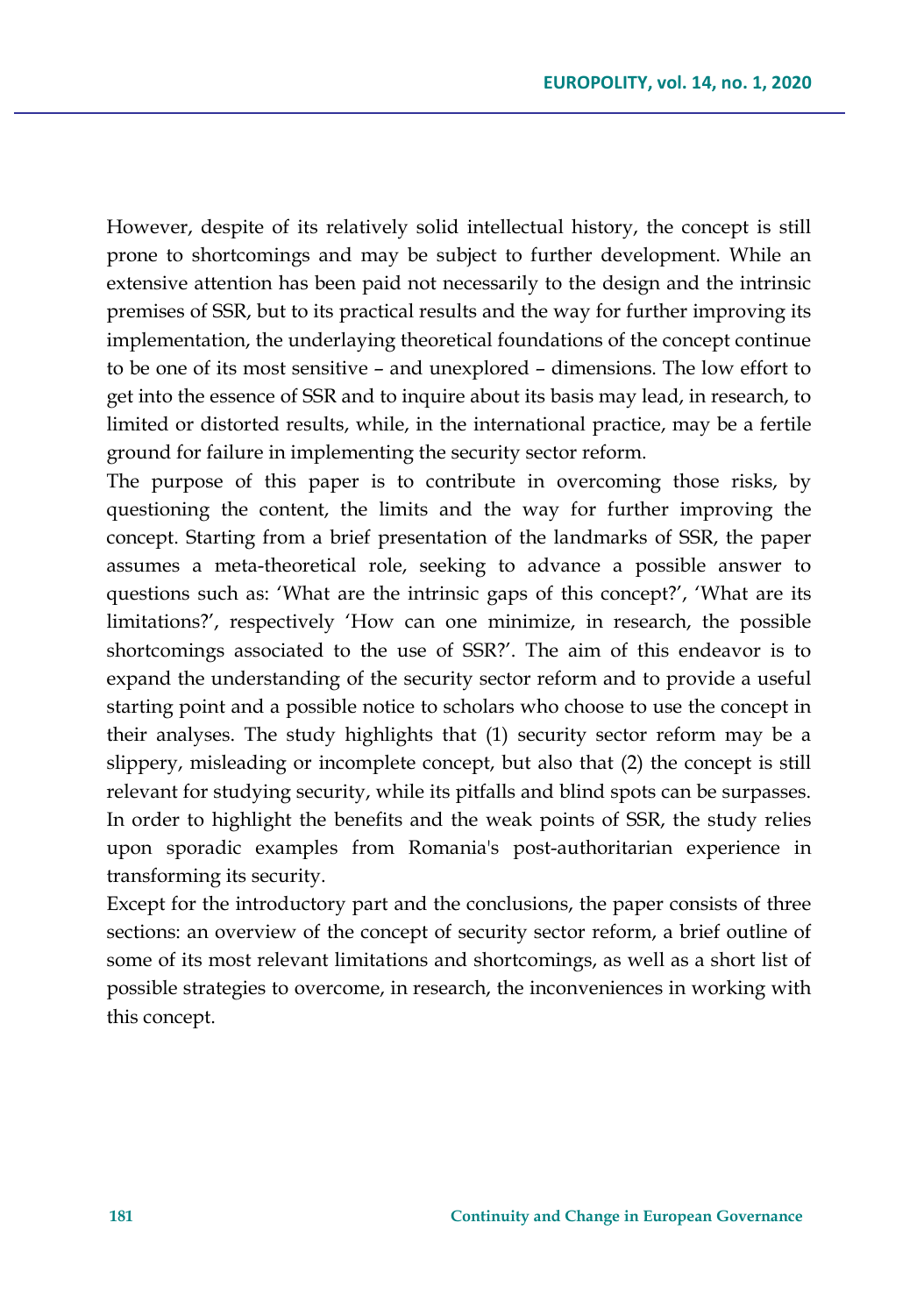## **2. THE CONCEPT OF SECURITY SECTOR REFORM** *–* **WHAT DOES IT COVER?**

The concept of security sector reform usually refers to the coherent transformation of policies, institutions, relationships and roles related to security management, insurance and monitoring, which are aimed at improving state's performance in proving security for its citizens (Gindarsah 2015, 5). The concept is associated, as it was already mentioned, to the agenda of the international programs for democracy promotion, assistance for development and cooperation in the field of security (Egnell & Haldén 2009, 27). Occasionally, the references to the concept of security sector vary – the research in this area covers both wider approaches, which add some supplementary dimensions to the initial concept and operate to a review terminology (for instance, that of 'security sector reform and governance' or 'justice and security sector reform'), or, on the contrary, less ambitious views (which have criticized, for instance, the reform idea encompassed by SSR, replacing it with terms such as 'transformation').

Beyond the terminological diversity, SSR usually addresses to three general types of situations: post-conflict reconstruction, developmental contexts, respectively the transition to democracy of post-authoritarian states. Depending on which of these components is particularly targeted, security sector reform is shaped by different general processes and security challenges. Thus, if, in the case of post-conflict reconstruction, the key process concerns transition from violence to a stable and peaceful internal situation, in the post-authoritarian cases, the transition envisages the parcourse to a democratic political regime, and, in the developmental contexts, a robust and prosperous economy (Hänggi 2004, 10). The content of the reform is also, in its turn, distinct. Thus, if the transition to democracy of a former communist state challenges aspects such as the oversized and overmilitarized security sectors, the need to optimize the expenses for defense or to update the normative framework, in the case of postconflict reconstruction, the reform of the security sector covers, for instance, topics related to the privatization of security or the consolidation of the network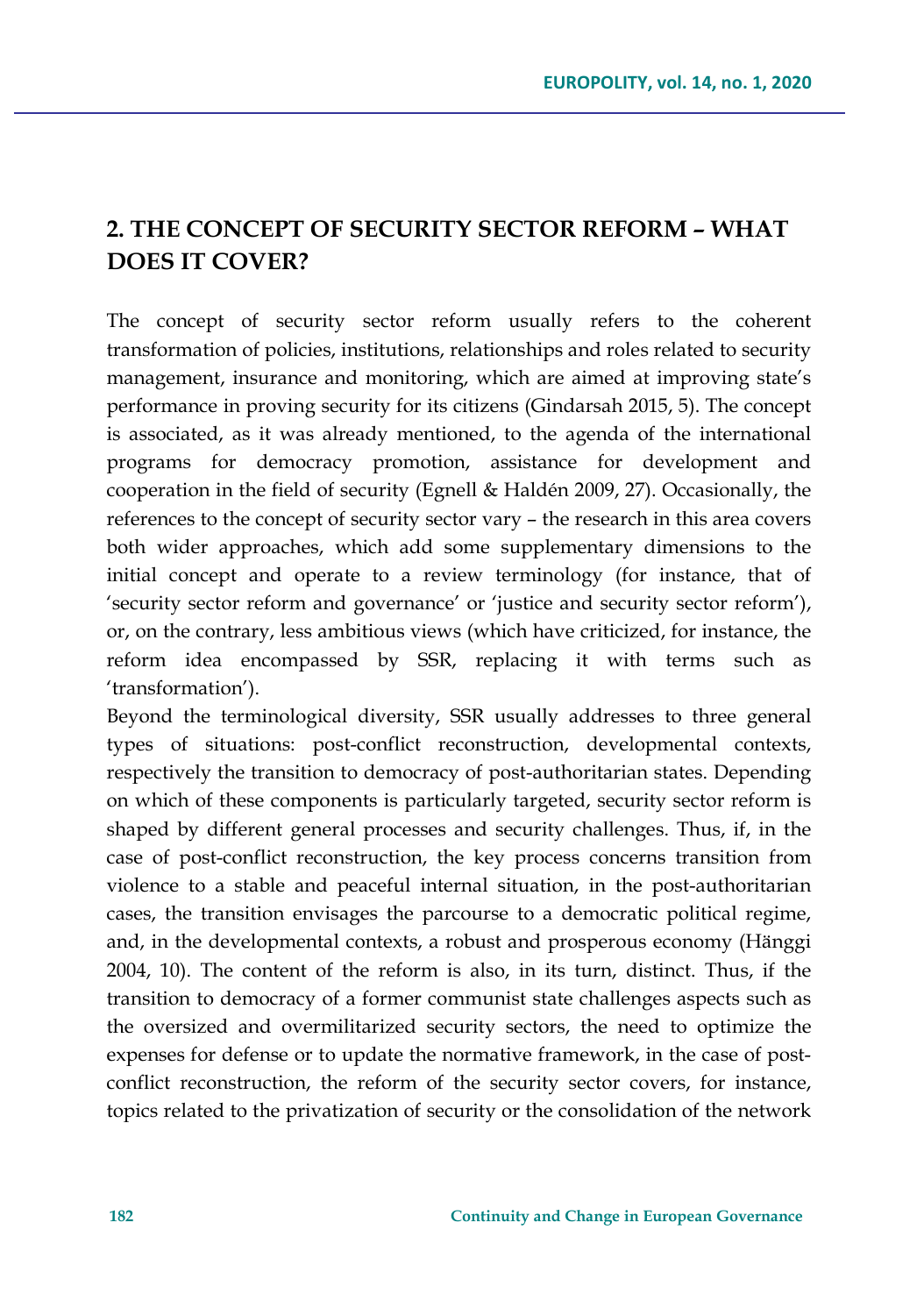of institutions in charge to security (Hänggi 2004, 10). Due to its polymorphic character, SSR has been used, over time, for a wide array of case studies, such as fostering democracy in the former communist states in Central and Eastern Europe, stabilizing and consolidating the Balkan states, supporting the postconflict reconstruction in Afghanistan and Iraq or restoring peace and strengthening state capacity in Libya, Mali or Somalia.

Besides these areas of applicability, which form the core research of security sector reform, the concept has also been used, albeit in a narrower way, also for reflecting on the processes such as the transformation, under budgetary constraints, of the security sectors located in mature and stable democracies or for a better understanding of the institutional effects of the emergence of new types of security threats.

The core idea behind SSR is that the transformation of the security sector is a key factor in solving the intricate puzzle of democratization and development - the reform in this area is regarded both as a part of and as precondition for the successful change in other areas of activity. The corollary of this idea is that a poor management of the security sector and a low performance in reforming it is understood a possible hindering factor for the fragile processes of democratization, reconstruction or development (Egnell & Haldén 2009, 30). This core substance of the concept led, for some researchers, to include in the very definition of security sector reform its link to democracy. Nicole Ball describes, for instance, a reformed security sector as one which is 'governed according to democratic principles' and which is also 'subject to the same principles of public sector management as other government sectors' (Ball 2000, 14). At the same time, within the academic community, SSR is also widely defined as incorporating 'the values of the liberal democracy' (Ejdus 2012, 63). Some international organizations, such as OECD, explicitly define the security sector reform in relation to democracy: 'Security sector reform means transforming the security sector/system, which includes all the actors, their roles, responsibilities and actions, so that they work together to manage and operate the system in a manner that is more consistent with democratic norms' (OECD 2005, 20)*.*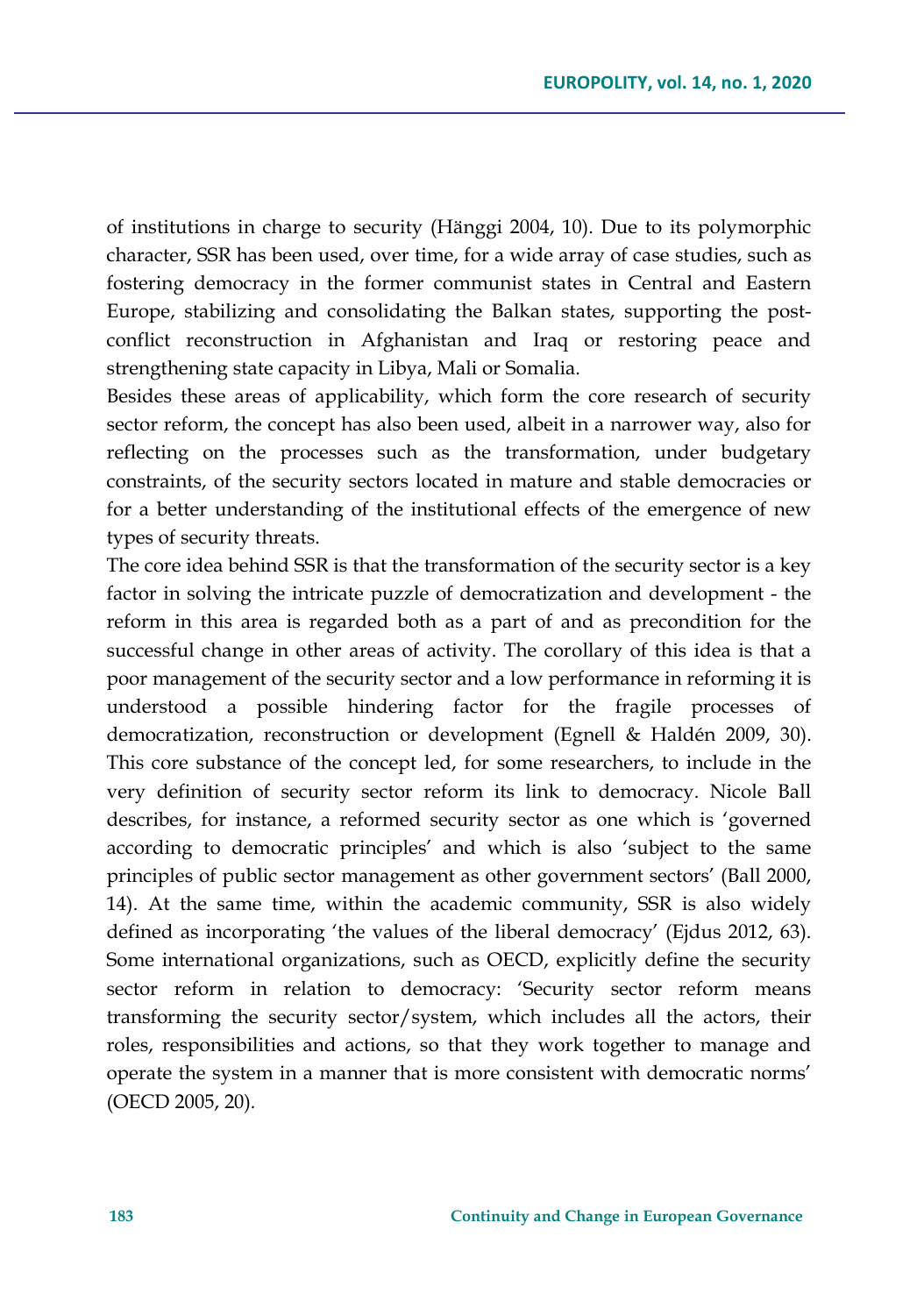The implicit relation to democracy shapes the entire content of SSR. The reform is thus understood as an expression of the 'democratization' of the security sector – therefore, it does not address, in general, the mutations in this area –, with the clear scope of improving the relation to the citizens, the performance of the institutional establishment etc. Derived from this fact, the concept of security sector reform comprises a multidimensional set of activities and concrete aspects, such as enhancing transparency in the activities related to security, the primacy of the rule of law and of the respect for the human rights, the engagement of the civil society in security debates and public policies, the political neutrality of the institutional establishment responsible to security, its civilian leadership, the accountable character of the security institutions etc. The concept simultaneously reaches to the structure, resources, relationships and processes related to security, offering a comprehensive and integrated approach in this area.

The outline of such a package of activities was the result of both the experience of international interaction, even before the 1990s, with post-conflict and democratization contexts, as well as of the theoretical explorations of the idea of security.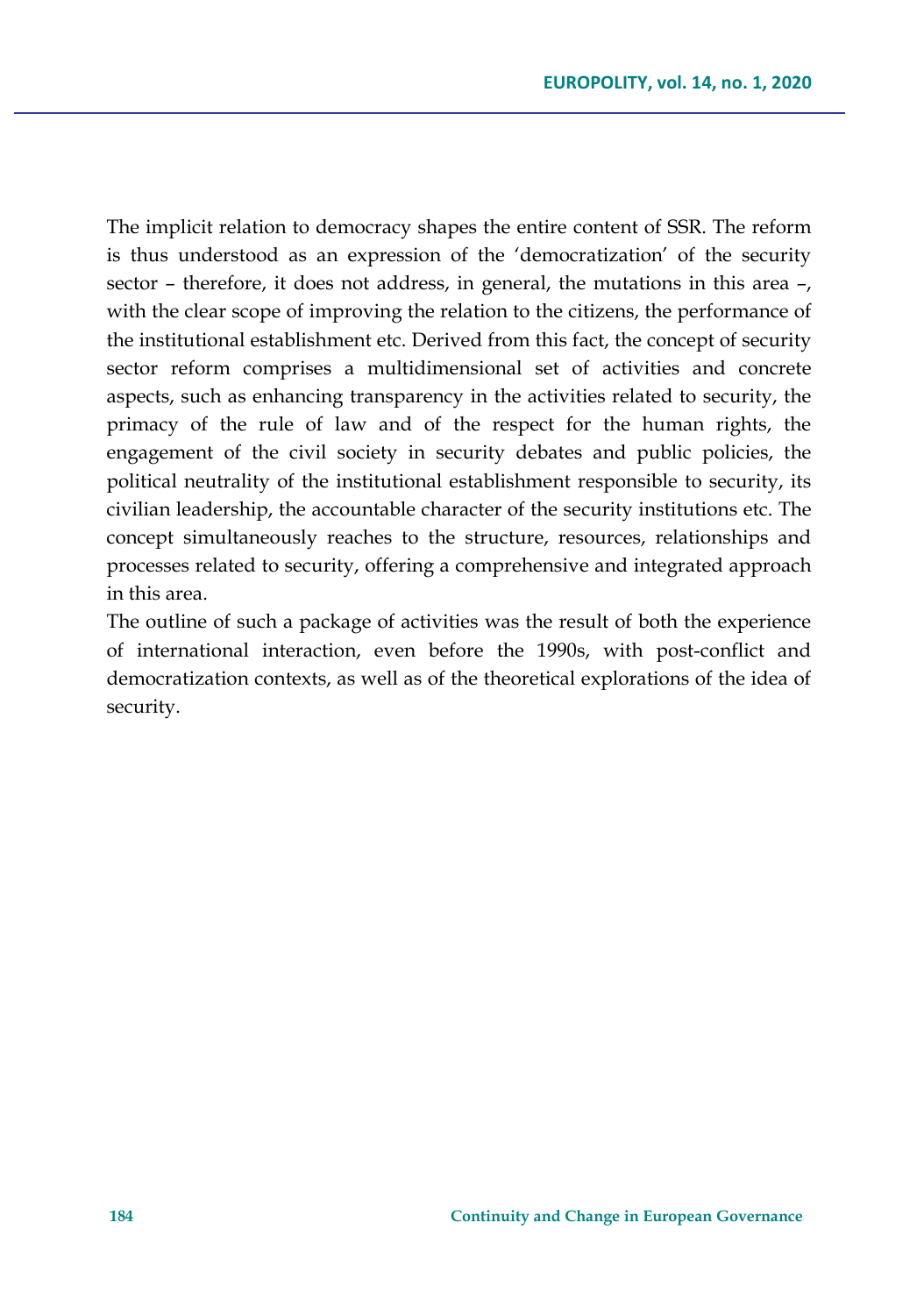| Domain           | SSR reflection & standards                                                                                                                                                                                                                                                                                                                                                 |  |  |  |  |
|------------------|----------------------------------------------------------------------------------------------------------------------------------------------------------------------------------------------------------------------------------------------------------------------------------------------------------------------------------------------------------------------------|--|--|--|--|
|                  |                                                                                                                                                                                                                                                                                                                                                                            |  |  |  |  |
| <b>Structure</b> | Balanced number of institutions and human resources, balanced<br>degree of militarization, clear legal provisions concerning security                                                                                                                                                                                                                                      |  |  |  |  |
| <b>Relations</b> | Civilian leadership, functional democratic control and oversight<br>mechanisms, political neutrality of the security sector, low or no<br>doubling tasks between institutions, good horizontal cooperation,<br>accountability and transparency in relation to the citizens, civil<br>society involved in shaping security and well developed civil -<br>military relations |  |  |  |  |
| <b>Resources</b> | Balanced military expenditures, transparent and traceable budgeting,<br>resource and expenditure planning systems, prioritization,<br>responsibility in spending public money                                                                                                                                                                                              |  |  |  |  |
| <b>Processes</b> | Medium and long-term planning, consultations to the civil society,<br>respect for the human rights in security processes, compliance with<br>constitutional limits and legal provisions, respect for the rights of the<br>military, predictable evolution in the military career etc.                                                                                      |  |  |  |  |
| Performance      | Ability to protect citizens, to ensure peace and internal stability,<br>effectiveness, resilience                                                                                                                                                                                                                                                                          |  |  |  |  |

**Table no 1.** Security sector reform main domains

*Source: the author, relying upon the UN Secretary-General report on security sector reform (UN 2008, 6), as well as on the previous work of Iis Gindarsah (Gindarsah 2015, 9), Mark Sedra (Sedra 2010, 5)*

Due to the strong applied character of the concept of security sector reform, the activities associated to it were accompanied, in the specialized literature, by plans and implementation models. For researchers like Amadou Mahamane Ousmane, the sequences of the reform processes include assessing the reform, programming its design, budgeting and financing transformation, implementing the measures and making a final evaluation of the results (Foaleng & Ousmane 2015, 2). For as Mark Sedra, security sector reform is supposed to comprise a preparatory phase, an implementation period and a reform consolidation interval (Sedra 2010, 8-9), while other scholars, such as Eboe Hutchful, identified twelve steps for an ideal type security sector reform, which included the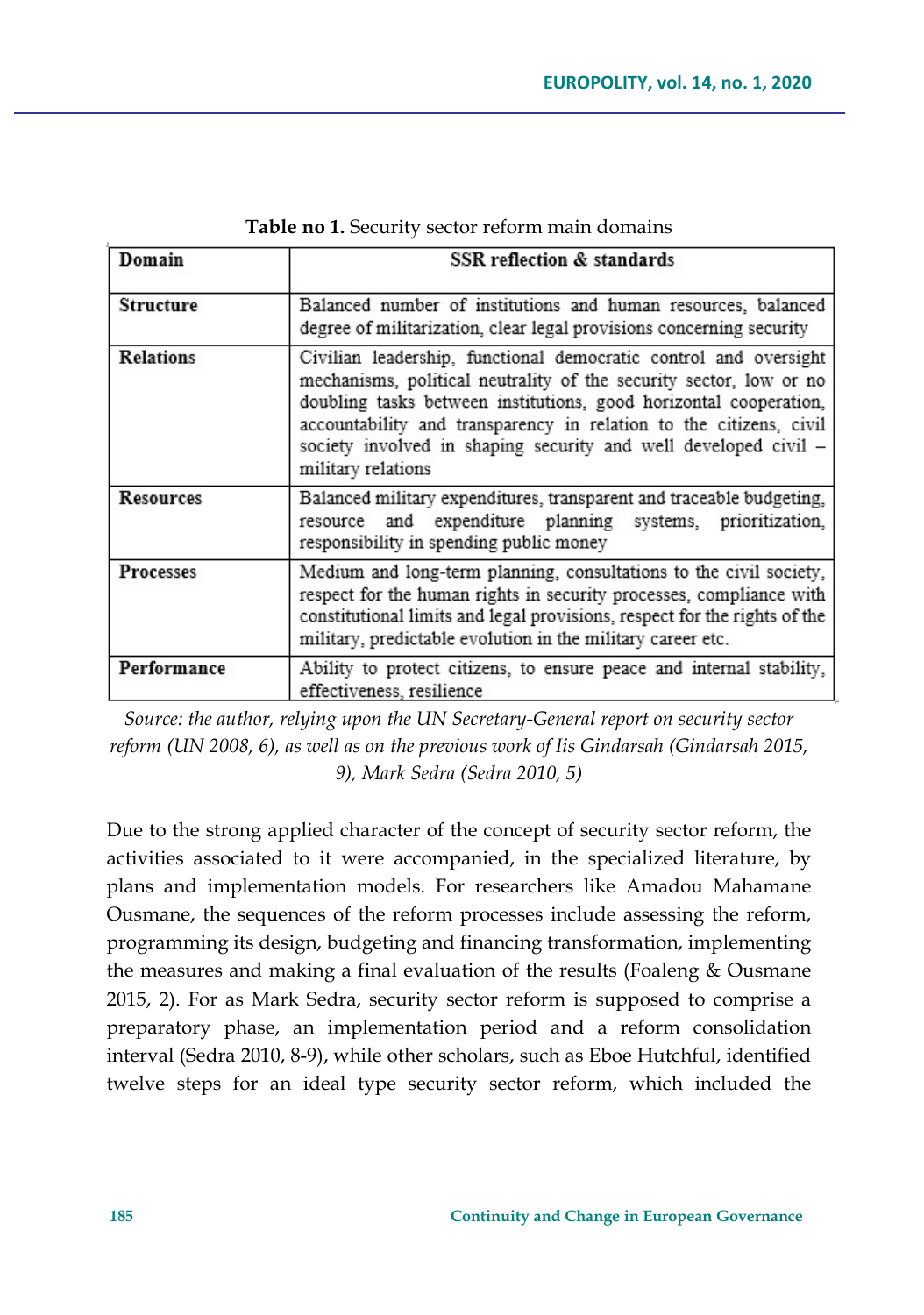creation of a plan for managing risks or drafting of a financial feasibility plan (Hutchful 2009, 49-53).

The broad range of core activities and phases involved by SSR include a 'similarly broad range of actors' (Schnabel & Born 2011, 8), fully or partially responsible of ensuring security, aimed at monitoring the security sector, at reinforcing its transformation or at simply benefiting of its performance. SSR is located, both in theory and in practice, at the intersection of the internal and external environment of state, being a nexus for a plurality of actors, such as international organizations, internal institutions, departmental structures, paramilitary organizations, communities or NGOs. Each of these actors is targeted, in different proportions, by the reform processes: from an institutional point of view, the armed forces or the intelligence services are expected to be politically neutral and to possess a civilian leadership, to cooperate horizontally or to fully respect the legal provisions; regarding the political leadership, it is expected to exercise a solid democratic control or to effectively program and manage the activity of the security sector; from a societal point of view, it is assumed that the NGOs or the citizens are able and willing to be involved in shaping security policies etc.

However, not all the researchers prefer to deal with the full range of actors that can be grouped under the umbrella of the security sector. Thus, while the narrowest perspectives are addressed to just a few of them (which usually include the security forces and the institutions responsible for their control and oversight), the broader approaches encompass the civil society, the companies involved in security processes (outsourcing companies, producers of defense resources, strategic buyers etc.) or even universities and think thanks. The most relevant lines of differentiation between the various categories of actors consider their statutory character or their right to use force (Ejdus 2012, 64), while, depending on their dispersion in the research, the analysis can oscillate between a state-centric stance and a focus on individuals and communities.

SSR provides, thus, a malleable focus, with a low consensus on its meaning (Egnell & Haldén 2009, 31) and on its margins, a fact that allowed a plurality of definitions, approaches and case studies. Even there is a traceable set of common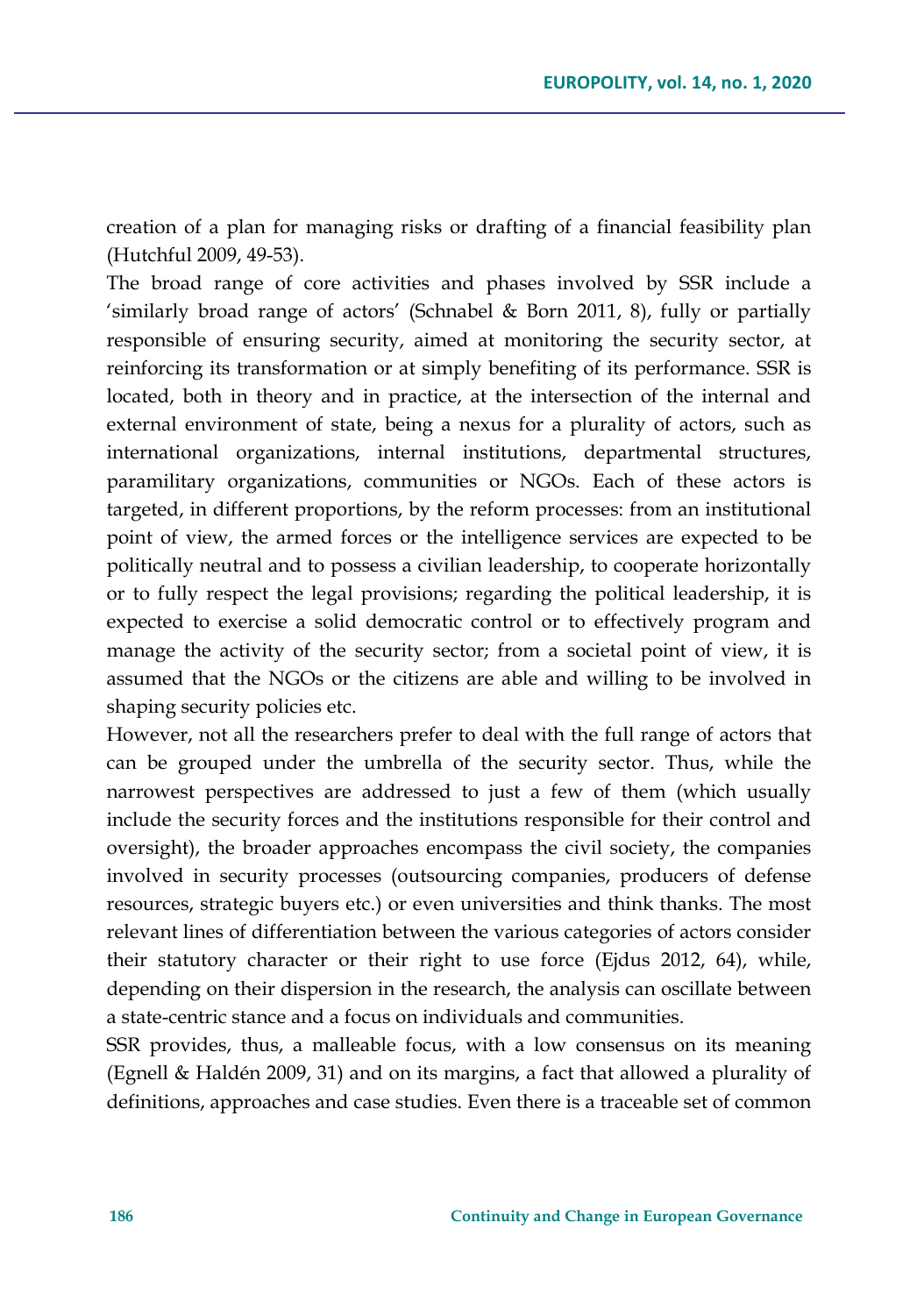ideas covered by SSR, the variations are so numerous that the papers and analysis dealing with this concept can be incomparable or significantly different.

| Perspective   | Actors                                                                     |                                                      |                                                                                                                                  |                                                                                                                     |                                 |  |
|---------------|----------------------------------------------------------------------------|------------------------------------------------------|----------------------------------------------------------------------------------------------------------------------------------|---------------------------------------------------------------------------------------------------------------------|---------------------------------|--|
| <b>Narrow</b> | Security<br>institutions<br>'army,<br>police,<br>intelligence<br>services) | Civilian management and oversight bodies             |                                                                                                                                  |                                                                                                                     |                                 |  |
| Moderate      | Security<br>institutions<br>(army,<br>police,<br>intelligence<br>services) | Civilian<br>management<br>and<br>oversight<br>bodies | Judiciary & penal system<br>Civil society / NGOs<br>Paramilitary forces                                                          |                                                                                                                     | International<br>organizations, |  |
| <b>Broad</b>  | Security<br>institutions<br>(army,<br>police,<br>intelligence<br>services) | Civilian<br>management<br>and<br>oversight<br>bodies | Judiciary &<br>penal system<br>Civil society,<br>social<br>groups,<br>communities,<br>NGO <sub>s</sub><br>Paramilitary<br>forces | Private<br>security<br>networks<br>think<br>Universities,<br>thanks<br>Economic<br>actors.<br>business corporations | foreign<br>donors               |  |

**Table no 2.** Perspectives on the actors within the security sector

*Source: the author, relying upon the UN Secretary-General report on security sector reform (UN 2008, 5), the content of the DCAF SSR Backgrounder series (DCAF 2015, 3-9), as well as on the previous work of Mark Sedra (Sedra 2010, 4) and Hans Born and Albrecht Schnabel (Schnabel & Born 2011, 10)* 

Summarizing the key traits of the concept of security sector reform, one may note that it evolved as a heterogeneous and context-specific framework, driven by operational effectiveness, comprising a broad understanding of security and resulting from the overlap of the international support to local ownership (Sedra 2010, 5-7). An analysis of its general descriptors reveals that the concept seems to be prone to a normative and prescriptive character, derived from its intrinsic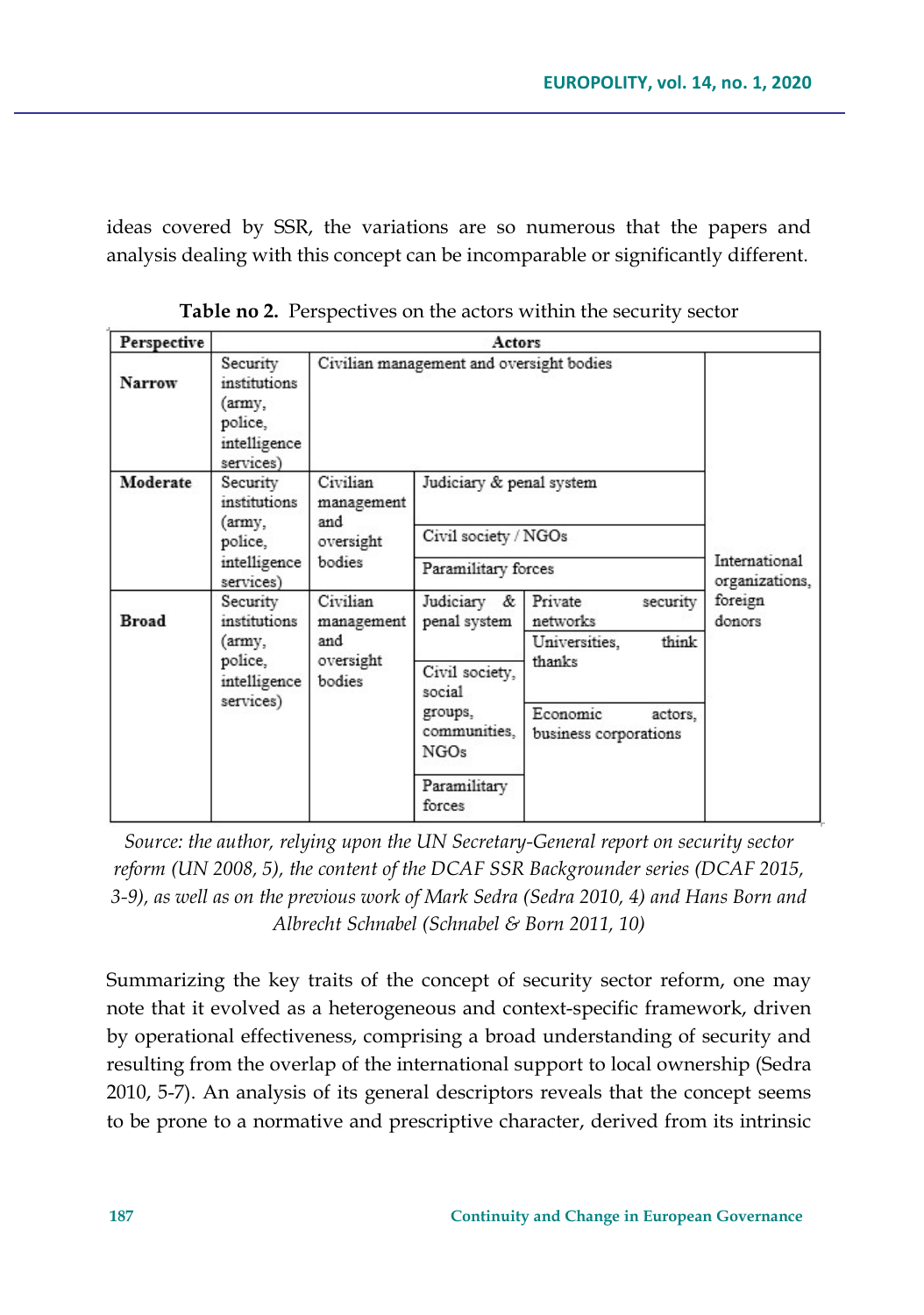relation to democracy, and that it comprises a solid practical and teleological component.

With these characteristics, the concept of security sector reform has been used, for more than two decades, to understand an extensive spectrum of security contexts, ranging from the democratization processes in Central and Eastern Europe, to the post-conflict reconstruction in Africa or in the Middle East or the developmental efforts in Latin America. Despite of its relative long history and widespread utilization, SSR still contains, however, weak points and shortcomings. In the next section, we will try to highlight only a few of these.

## **3. A QUESTIONABLE CONCEPT – SHORTCOMINGS AND PITFALLS IN DEALING WITH THE CONCEPT OF SECURITY SECTOR REFORM**

The main pitfalls or vulnerable areas of the concept of security sector reform derive precisely from its fundamental characteristics. The normative and teleological dimension of the concept may, thus, affect its analytical value, the implicit incorporation of certain sets of values and ideas related to democracy may make the application of SSR difficult outside the European space, the vastness of possible combinations of actors and contexts may end up in vagueness and in making from SSR a panacea, while the predilect focus on democracy and on the internal processes comes together with blind spots and relevant data left aside.

Instead of providing a neutral framework of analysis, the concept of security sector reform is rather inclined to prescribe the path for transformation and it is aimed at changing, more than simply observing its objects of analysis (some researchers even drafted objectives of the security sector reform related to democratization or development, which made the concept to resemble rather to a tool for engineering the security architecture of various states, than to a framework of intellectual analysis).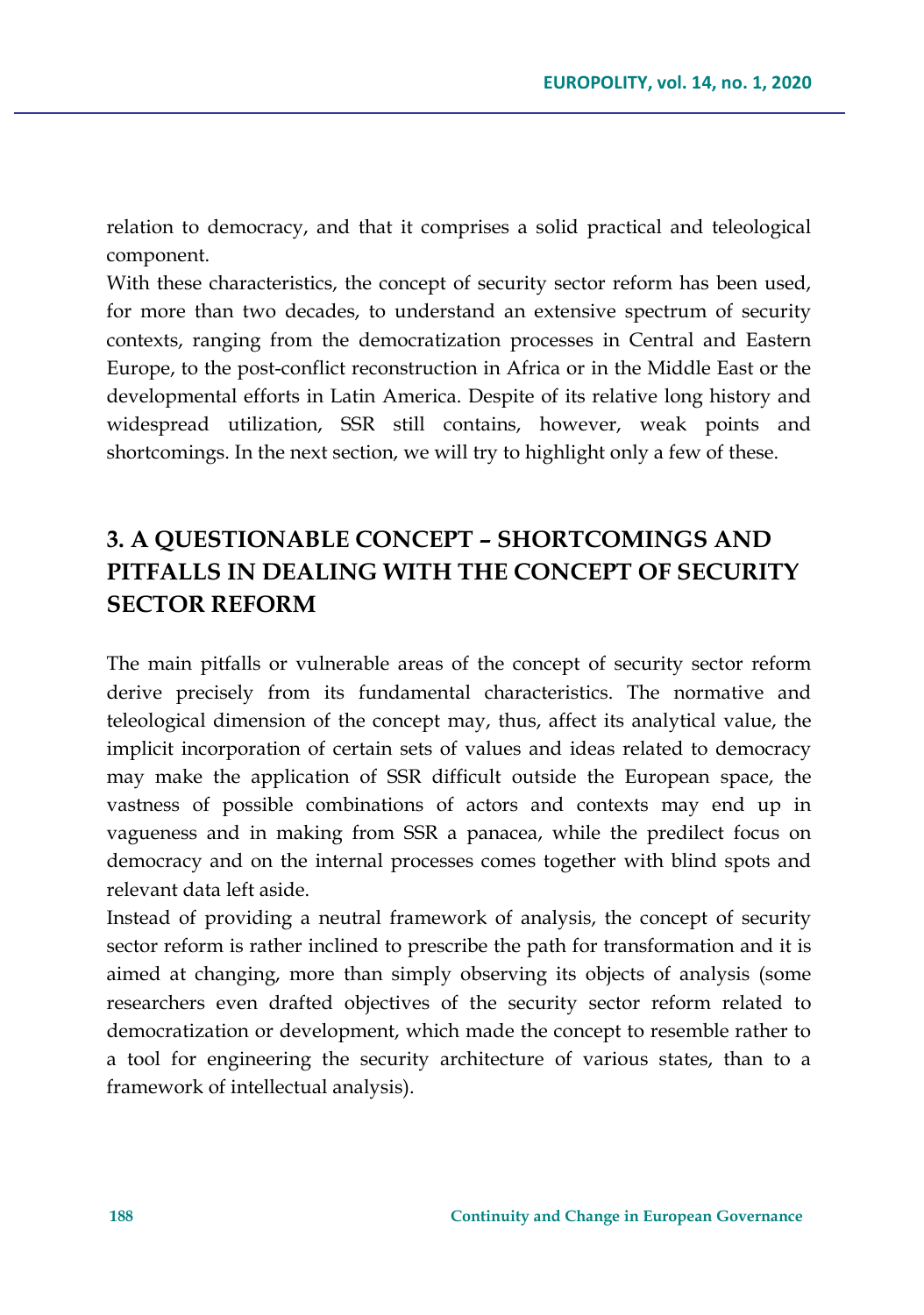Even though such a mixture between theory and practice is not unique (other approaches, such as the Paris school of security studies, are driven by an even cleared lack of distancing of their object of study and have even assumed a programmatic and militant involvement in the transformation of security), this standpoint is not without risks and disadvantages. Drafting an analytical framework that is more likely to respond to the question 'In what direction?', than to questions such as 'How?' and 'Why?', tends to provide a truncated perspective on security, where the root causes of change, the factors that shape it or the effects of the transformation are under-represented.

Even if SSR is not a mere inventory of standards to be reached, a too prominent normative and teleological character, expressed at the expense of understanding the complexity of causal factors, can leave outside analysis a plethora of relevant and useful information. The most important risk derived from this feature is thus related to the (in) sufficiently pronounced analytical character of the concept.

The risks posed by the normative character are augmented by the poorly developed methodology. Despite its widespread application, SSR mainly relies on case studies, lacking a solid, quantitative or qualitative research. Most of the literature dedicate to security sector reform is focused on the singular experiences of some actors that go through post-authoritarian or post-conflict experiences, while a well-developed comparative body of research or datadriven trans-regional studies are still rare. At the same time, case studies also lack the tools to probe the perspectives of the various actors involved in the reform. The interviews with local policymakers, the focus groups with the representatives of the armed forces or the opinion polls are resourceful and flexible tools that are still slightly accessed. Their absence makes an entire range of valuable information (such as the public perception on transformation, as a barometer of change; the possible correlation between SSR and the improvement of the perception of security; the internal perspective of the security sector on the ongoing change that is has to cope with etc.) to be left aside.

In the absence of a data-driven core structure, the concept risks, on the one hand, to be devoid of depth, and on the other, to provide a distorted perspective on its object of study.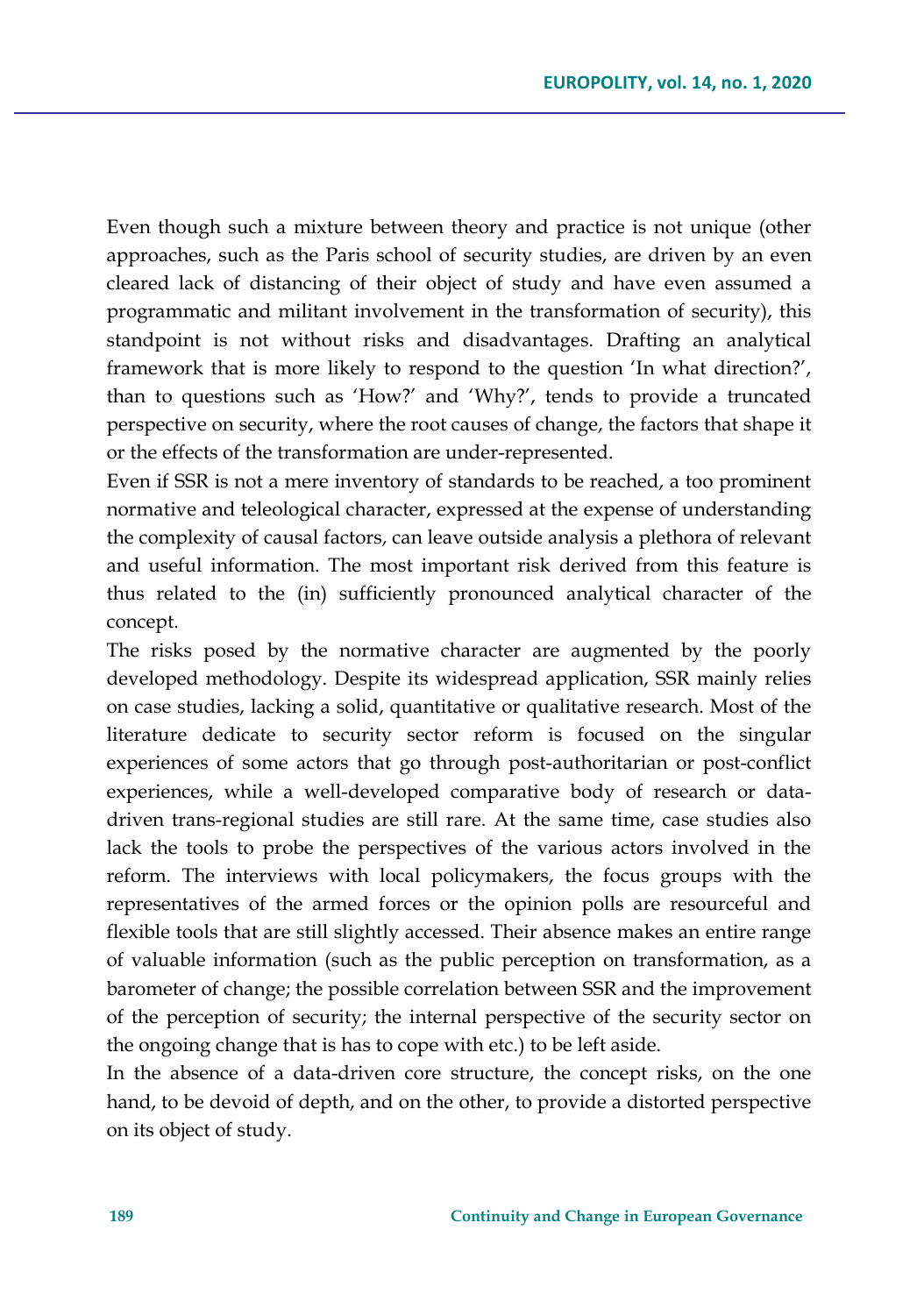At the same time, the concept of security sector reform embeds, as we have mentioned before, 'a set of values, norms and behavioral standards' (Krempel 2014, 55), related to liberal democracy, which are presumed to be universally applicable (Egnell & Haldén 2009, 27). This relation and the intrinsic axiology behind the concept are putting at risk its applicability, especially outside Europe. The Western model of civilian-military relations or of civil society involvement in shaping security policies, which is used as a reference framework for SSR, starts from two implicit assumptions: that there is a finite model of reform that can be exported, respectively that the specifications of that model are generally applicable. However, the current European understanding of a reformed security sector is, most probably, a stage (and not a final product) of the Western evolution in this area, with new accumulations and new directions of development still under way, while the universality of the norms is slippery and contested. For instance, the values of the liberal democracy have little in common, in their historical evolution and content, with the way of life and the traditional political organization of the communities in Africa or in the Middle East. Trying to approach those areas through the lens of a Western concept, such as SSR, which is not necessarily compatible with the local contexts, may conduct, in research, to distorted views and to a conceptual-contextual divide (Scheye & Peake 2005, 295). This risk was approached, in practice, by the attempt to involve local factors in the reform processes and reshape the directions of change according to the contextual factors. The UN, which operates with the concept of security sector reform, thus underlines the need for SSR to be locally owned. However, it emphasizes, at the same time, that the aim of reform is at 'restoring the social contract on which stability depends' (UN 2020), omitting that in some cases there is nothing to restore, but to build, and that the social contract is, by itself, a foreign concept in some parts of the world.

In these circumstances, in specific cases, the use of SSR may be disjointed from local realities, both in theory and in practice.

The main risk deriving from the fact that SSR is backed by intrinsic sets of norms and values is to provide a narrow, inflexible and hardly applicable perspective on security. Preaching reform without paying enough attention to additional values and norms may relate to missing valuable complementary models of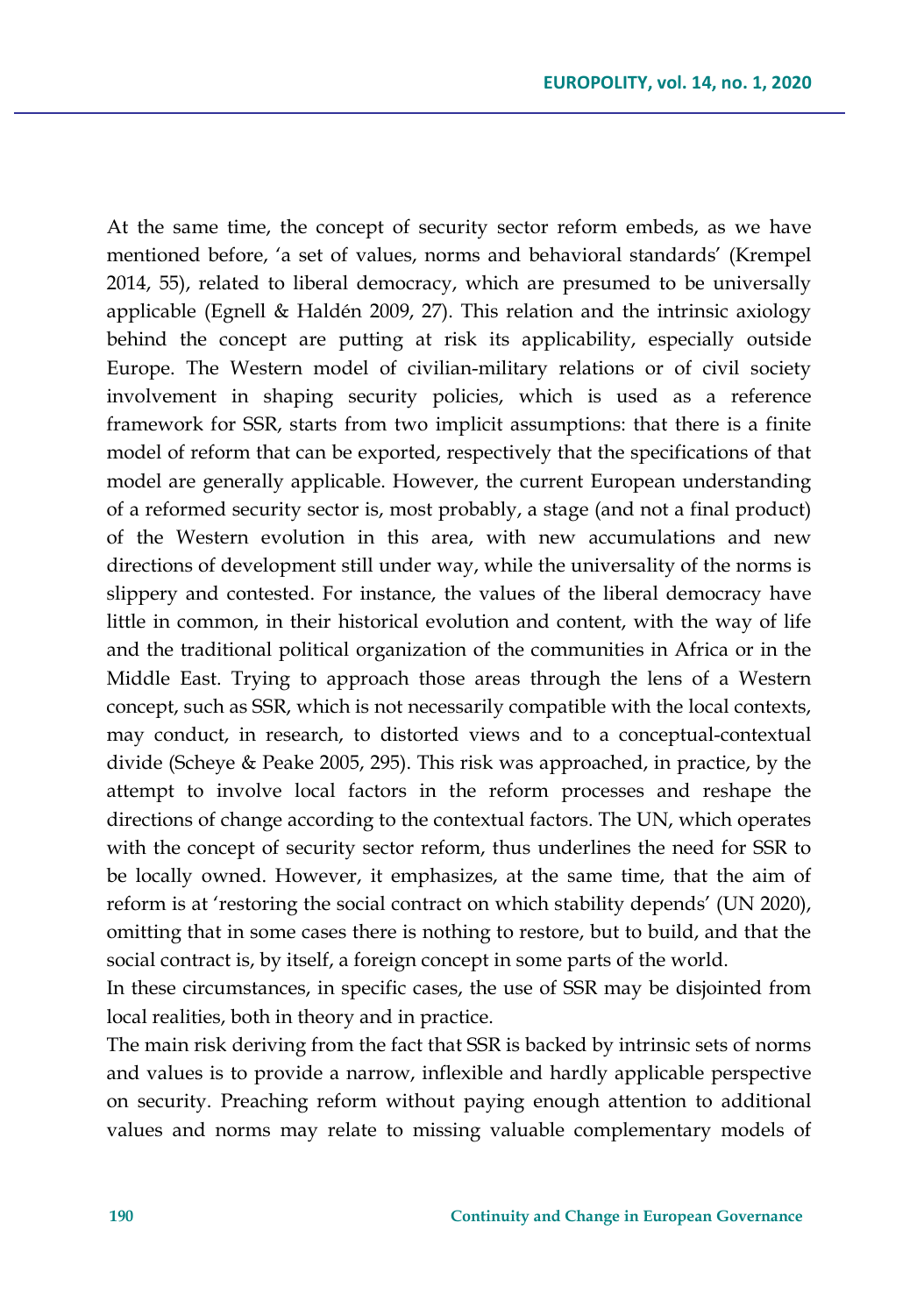transformation and to facing local resistance in understanding and implementing SSR in non-Western contexts - therefore, precisely in the spaces who are in need to perform transformative processes. Quoting the title of a paper released by Lauren Hutton, for the countries that are barely improving their statehood or who are struggling with poverty and crime, SSR may simply be 'a bridge too far' (Hutton 2009, 1) and an model that is difficult to be replicated in order to enhance their security situation.

Another provocative trait of security sector reform emerges from its focus. While security is a contested concept (Baldwin 1997, 10), so are the ideas of security sector and security sector reform, whose meaning is not necessarily agreed, but rather vague. As we have pointed out before, there are numerous and heterogeneous views both on the meaning of the reform and on the actors targeted by it. This diversity makes SSR a concept which is easy to use in some of the most different contexts. However, this does not necessarily mean flexibility or coherence. Just as Michael Brzoska pointed out, it may be 'deceptively facile' to work with the idea of security sector reform (Brzoska 2000, 11) or to selectively pick sequences of this concept in order to apply them under extremely different conditions.

SSR has been used to analyze both small-scale mutations and structural changes, internal contexts with a relative degree of democratization or areas in the process of stabilization, groups of actors limited to some security institutions and their oversight bodies or who included citizens, private security companies, economic actors interested in security or non-governmental organizations. The concept is thus at risk of lacking internal coherence and consistency.

For instance, the post-communist experience of Romania was barely similar even with the one of other actors in the region, who passed through transformation in the same historical interval, as the Balkan states. Thus, if, in one case, the reform of the security sector comprises gradual changes, initiated from the first days after the withdrawal of the communist regime, which evolved peacefully and gradually and which were augmented and subsequently improved by the interaction with international organizations, for Serbia, Bosnia or Croatia, the security sector transformation includes previous processes of stabilization. Such dissimilitude may become even more acute in the case of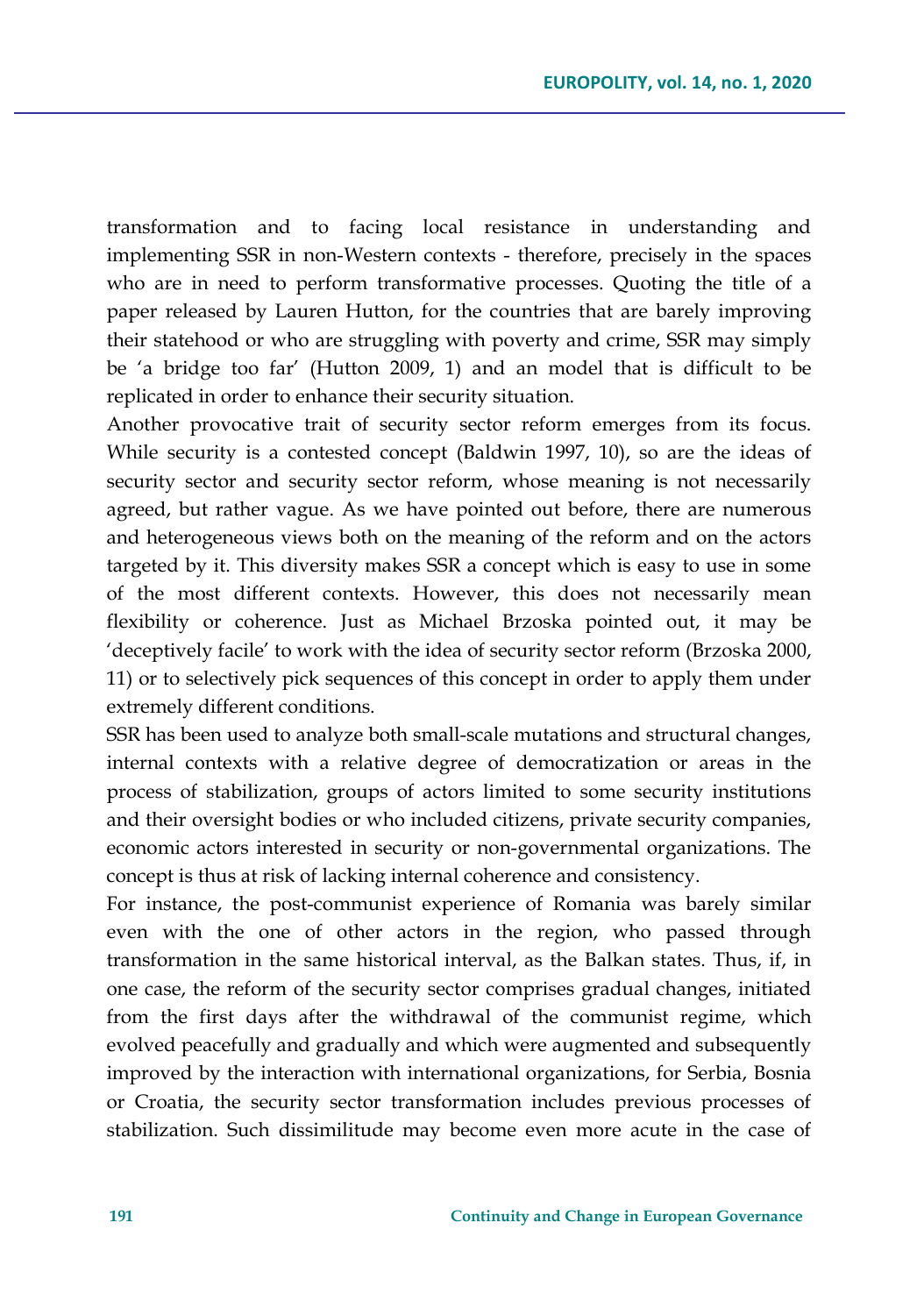actors who are not located in the same region or who benefit from different historical experiences. Despite this fact, the concept of security sector reform has still been used both to analyze the transition of post-communist Romania and the progress of some Latin American or African states.

The most prominent risk in broadening a concept so it can cover a plurality of contexts is to dilute its content and to make it become vague and lacking in depth - being largely applied may both equate to the fact that SSR simultaneously refers to everything and to nothing at all and that, despite of becoming more visible, the concept 'has not grown in depth, in coherence and in clarity' (Egnell & Haldén 2009, 31).

Nevertheless, even though the margins of the concept are very lax and SSR addresses a wide array of issues and case studies, the concept still comprises blind spots or underdeveloped areas. The predilect connection of SSR with the processes of development or democratization makes it intrinsic idea of reform to cover only these contexts, omitting the transformative processes and the reforms that are not related to those issues.

Going beyond this observation and supposing that the link between SSR and democratization is essential to the way the concept is now conceived, it still appears that, even in the usual contexts of SSR implementation, there are neglected or unexplored transformative processes. These include mutations in the activity of the security sector that exceed the involvement of international donors and which relate rather to the internal impulse of democratization, the importance of the successful regional models of reform and of the crossinfluence between actors in the same geographical area or the fact that the transformations of the internal security sector come together with the mutations in the external behavior of states. In other words, SSR does not cover the entire range of security mutations pursued by the states in transition, whether they face post-authoritarian, developmental or post-conflict challenges.

For example, the security sector reform was initiated, in the post-communist Romania, a couple of years before international actors such as NATO or the European Union begun to exert their transformative influence on the internal establishment responsible of security. The first changes in the activity of the security sector appeared in the first days after the communist regime was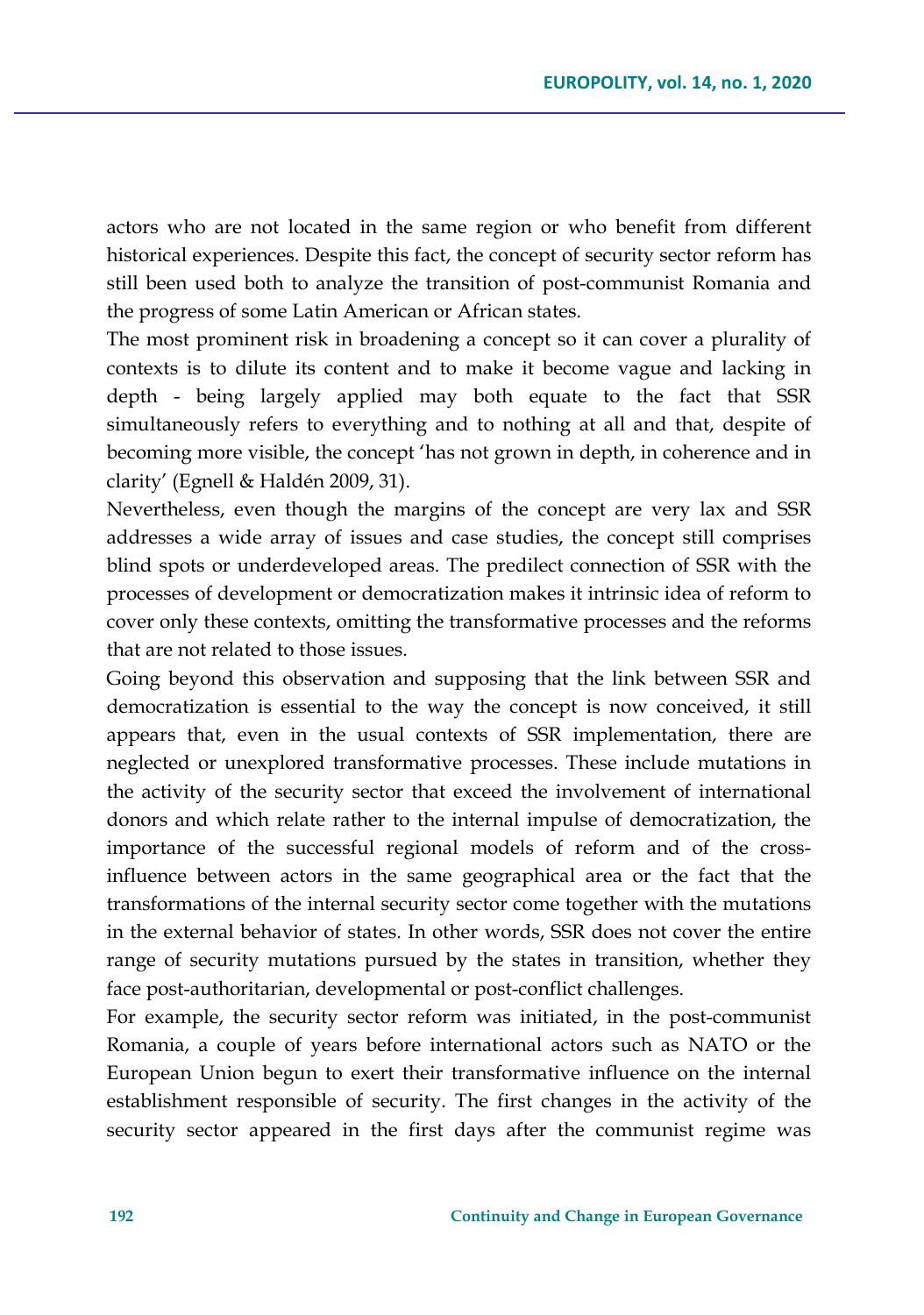abolished, while relations with NATO were only opened in the summer of 1990 and a consistent dialogue occurred after 1992-1993. A brief analysis of the Romanian security during the 1990s also reveals mutations not only on the internal dimension of security (new institutions in charge of security, a reset in the legislation, the emergence of democratic mechanisms to control the army and the intelligence services, a process of downsizing the number of people working within the security sector, improving its resources etc.), but also a comprehensive mutation in the external behavior of the country. Romania moved from international isolation, fragile relations to the states in the region and a troubled international image to becoming a NATO member, improving the relations to its neighbors and profiling as one of the most stable and reliable partners in the region. Despite their appearance, the internal and external processes were not disjoint but, on the contrary, were driven by the same factor and evolved together. Bucharest's interest in joining NATO and EU equated with efforts to assume the norms imposed by the two organizations. In international relations, a consequence was the improvement in the relations with neighboring states, while internally, efforts were visible in the modernization of the security sector, in strengthening the democratic control and oversight mechanisms or in preparing the armed forces to be interoperable with NATO. At the same time, the improvement in the relations with the neighboring states allowed connections between their security sectors and stimulated the exchange of good practices (for instance, through common military exercises, seminaries, cultural events or event through the emergence of common military battalions). The cross-regional cooperation and the mutations in the external behavior supported the internal transformation in a way that is usually poorly understood by the means of SSR. At the same time, while donors play a central role in the reform, a low attention is payed to the way they are modeled and influenced, in return, through their interactions to the recipient states. For instance, NATO developed the *Partnership for Peace* program also due to the pressure of the former communist states, in the early 1990s, to join the organization, in a moment when they did not meet the requirements to become full-fledged members and there was no external consensus for such a decision.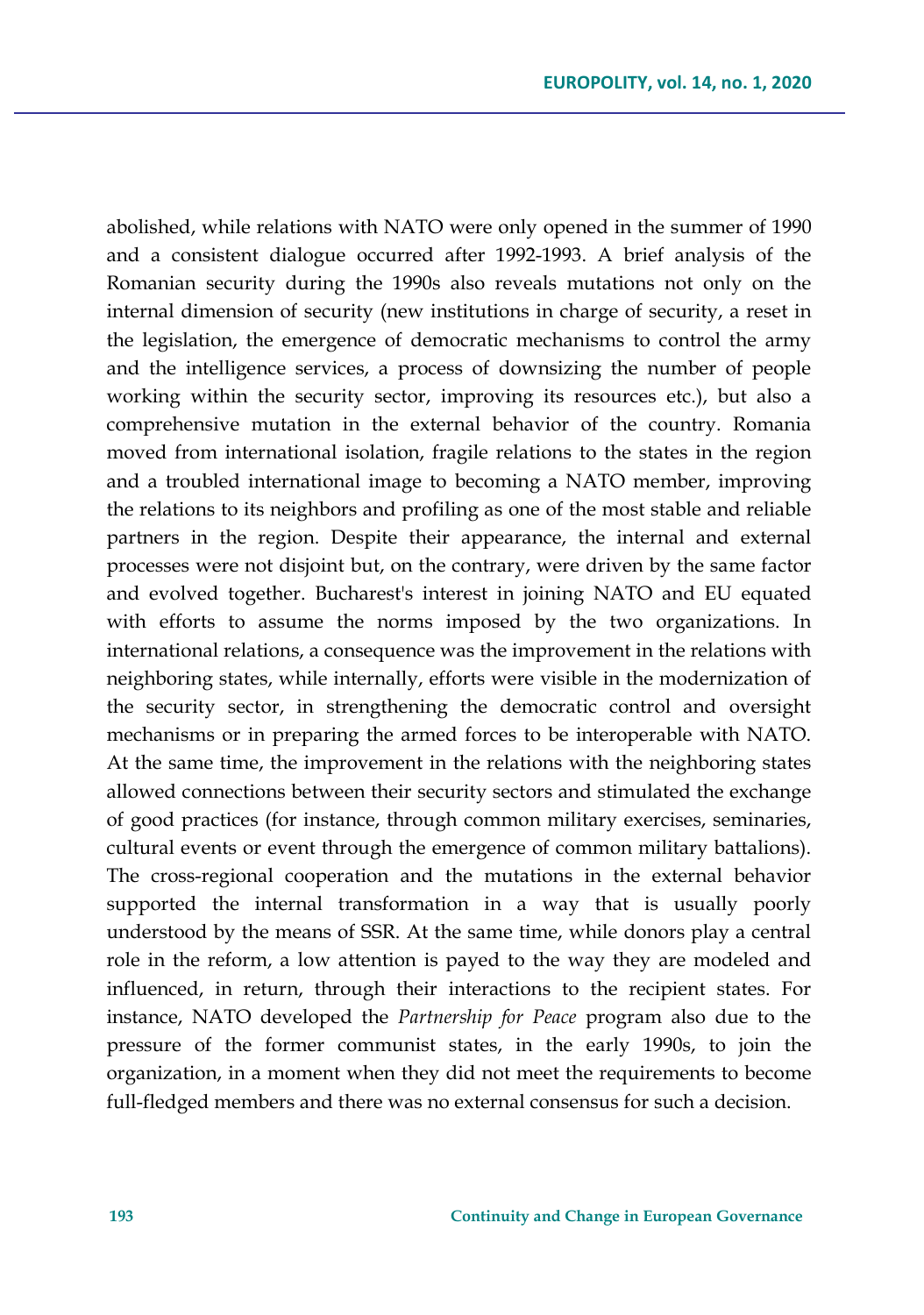Such developments are not approachable through SSR, as it is nowadays. The main risk in not mapping the blind spots and in not addressing them is to omit relevant variables, to provide an oversimplified image of the security sector reform and to skip some of the key factors for change, providing only a truncated view on security.

### **4. UNDERSTANDING THE LIMITS, FILLING THE GAPS OR FURTHER IMPROVING**

Given its normative dimension, its blurred definitions and its other shortcomings and limitations, the necessity and the validity of the concept of security sector reform may seem questionable. In other words, if the challenges are so numerous, can the concept of security sector reform still be used? A possible answer may be: 'Yes, but it depends.'. The concept of security sector reform is an excellent vehicle for studying the non-traditional, sub-state dynamics of security. It also proved to be a reliable tool in the practice of international relations and in certain transitional and developmental contexts.

However, given both the pitfalls and the benefits in using it, the concept may be approached by choosing one of the three following possible strategies: (i) using SSR as it is, but by carefully understanding its inherent limitations; (ii) using the concept together with a supplementary, additional approach, aimed at diminishing some of the ill-covered areas; (iii) deepening and widening the concept, by extending its limits, provoking its borders and adjusting it for new areas of research.

Using the concept of security sector reform as it is may be the most facile and, at the same time, the most slippery approach. In order to minimize risks, the use of the concept should be accompanied by an understanding of its limitations (including the areas left beyond explanation), a warning concerning the shortcomings and an assessment of their impact on the research. At the same time, it may be useful not necessarily to carefully select the case studies, but to understand that SSR is not equally applicable from one context to another. For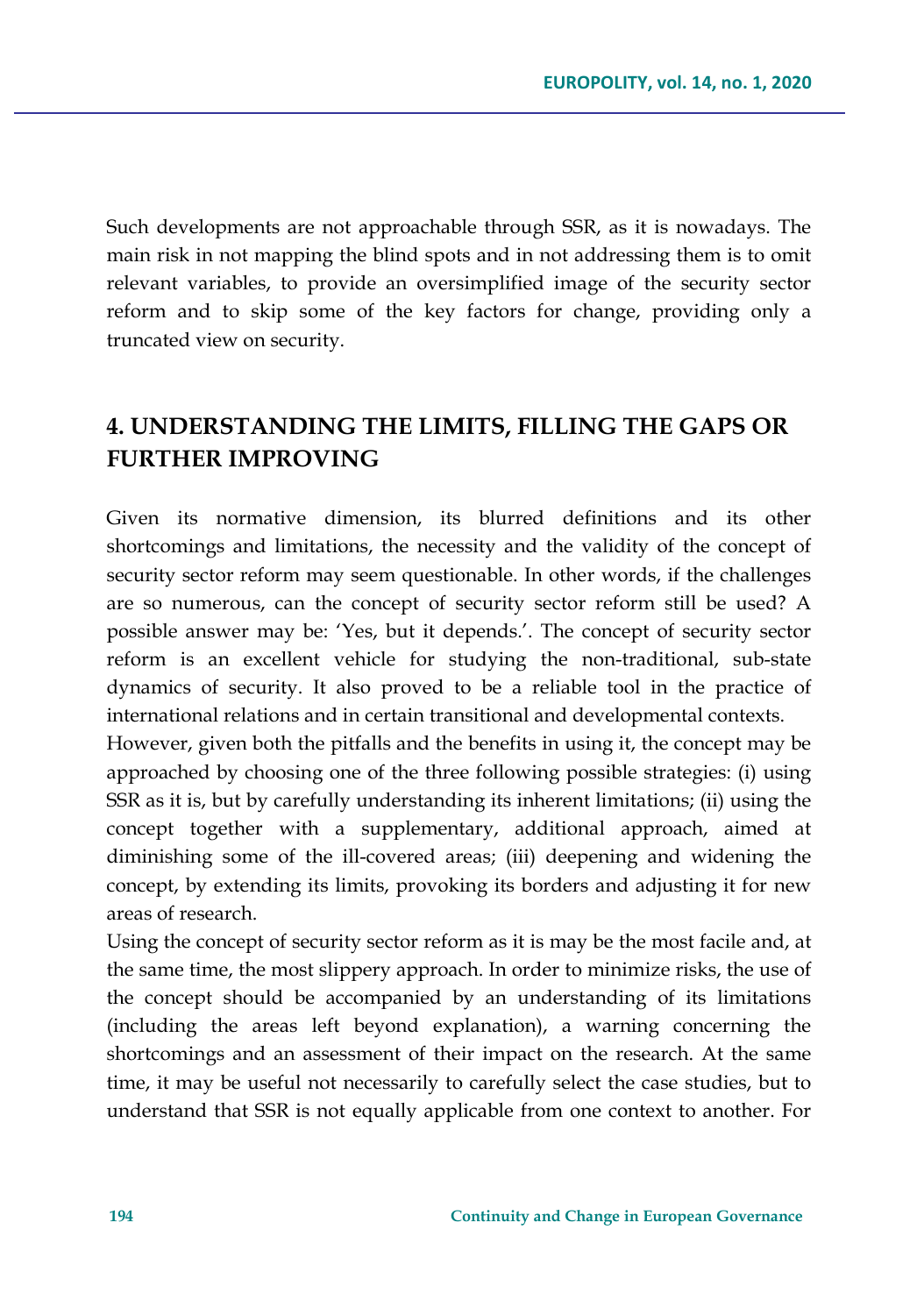instance, in the specific case of the post-communist Romania, the link between democracy and the reform of the security sector, which is automatically induced by the concept, has a low potential to distort the results of a research, given that the country was striving for democratization, that there was already a previous (fragile) experience with such a political regime and that there was an increased permeability for adopting Western European norms and models. However, this may not be the case in a non-European context, where challenges are rather linked to building and consolidating statehood or where the adherence to a Western perspective on reform and modernization is lower.

At the same time, due to the diversity of the concept of security sector reform, researches should include clarifications on their views (for instance, a definition of the reform and the delineation of the precise set of actors involved in the transformative processes). Chronological delimitations may also be useful. For instance, the post-communist transformation of the Romanian security sector is not comparable to the transformation pursued by the same country, but across another historical period. The mutations that followed to the end of the Second World War, which also implied the massive reconfiguration of the Romanian security sector (but aimed, at that time, at adjusting it to the totalitarian political landscape) are hardly approachable in the same manner as the mutations during the 1990s. The idea of transformation cannot therefore be used outside a clear problematization on the contextual factors.

However, despite of mentioning the limits of SSR, of operating with tailored and context-related perspectives and of clearly delimitating the margins of research, some of the intrinsic challenges and blind spots will continue to exist.

Completing the concept with other theoretical contributions may prove to be an eventual solution for the ill-covered areas or for the unanswered research questions. It is, at the same time, a balanced approach between simply accepting the limits of the concept and radically adjusting it for the scope of the research. The main risk in combining concepts arises, however, from their compatibility and from the integrated final analysis. For instance, a view exclusively relying upon an international level of analysis (such as neorealism) is hardly compatible with the research agenda of the security sector reform. Other concepts and approaches are, nevertheless, more permeable to a joint applicability. The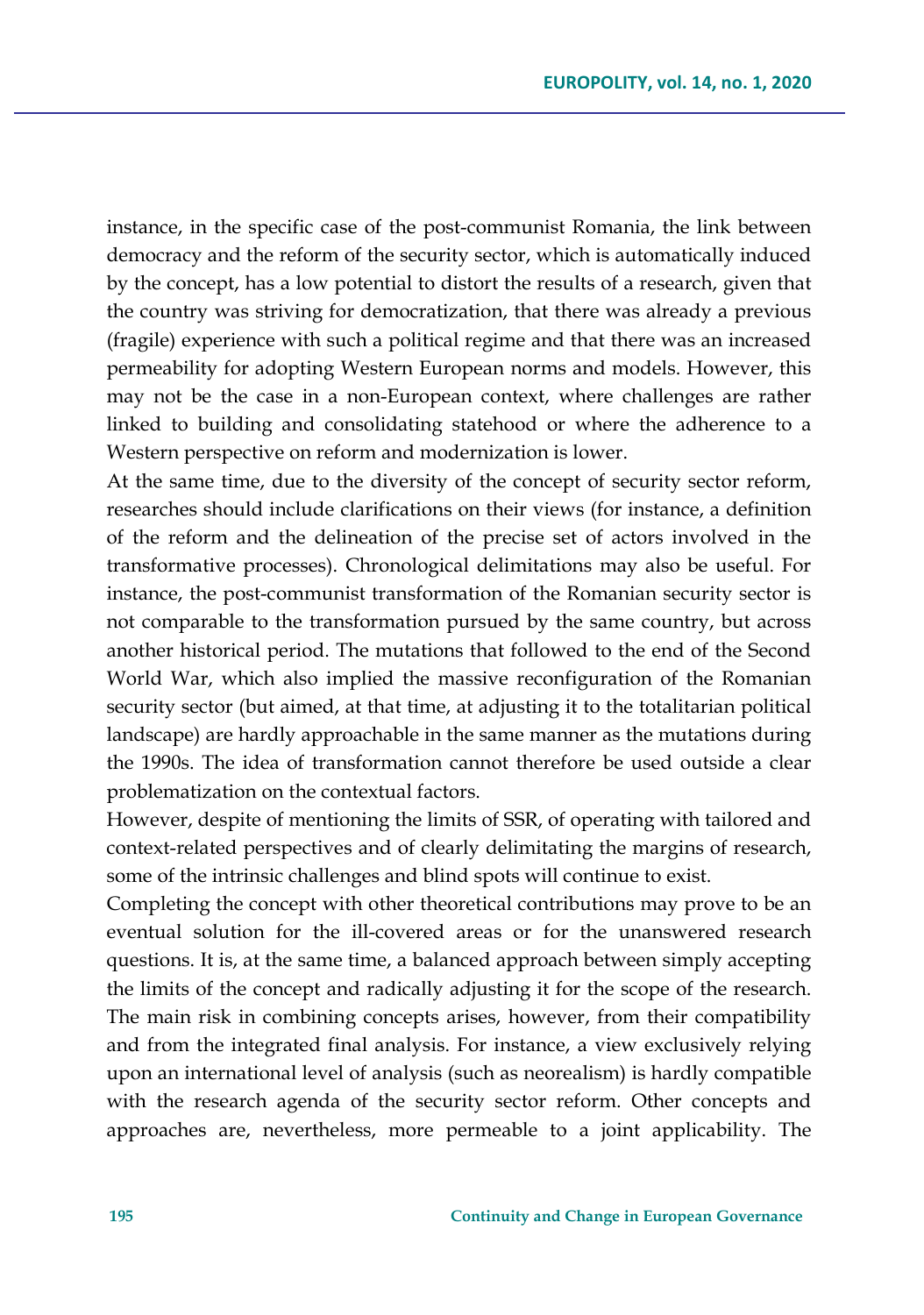international assistance and capacity-building sequences associated to the concept of responsibility to protect may complement – from case to case - a broader analysis of the post-conflict security mutations, covering at least some of the issues left aside by the concept of security sector reform. At the same time, the norm diffusion theory, as promoted by constructivism, may also offer some adjacent hints and answers. Scholars such as Martha Finnemore or Amitav Acharya explored, for instance, the spreading mechanisms of foreign norms or the overlapping relation between the local and foreign factors who are part of the transformative processes. The work in this area covers subjects related to the taxonomy of norms and behavioral standards promoted by the international donors, the local conditions that make the external transformation models more acceptable or even the effect of the reforms based on the adoption of foreign norms in the political legitimization of the local leaders. Those topics are little apprehended through the lens of SSR. Other researchers, such as Alexandra Gheciu, approached the internal transformation in terms of security as a case of international socialization, showing that organizations such as NATO, EU and other foreign donors seem to play the role of 'teachers' for the countries in transition, by providing models of reform and guiding change (Gheciu 2005, 982).

Returning to the example of post-communist Romania, the combined application of the norm diffusion theory and of the concept of security sector reform may equivalate to understanding the background of the security norms and standards of behavior promoted by NATO and EU (their occurrence and their means of popularization), the internal preconditions that have favored their acceptability (such as the existence of a prior interest in democratization, the openness to Western values or the impulse given by the interest to join NATO) or even the solidity of the reform processes. Amitav Acharya points out, for example, in his works, different stages in adopting foreign norms, from the public claim for change, to the internalization of mutations (Acharya 2004, 251), which can be also applied in understanding the transformation of security. Instead of a simple radiography of the areas of change, provided by SSR, the joint use of the concept with the norm diffusion theory, the theory of international socialization, as advanced by Alexandra Gheciu, or with other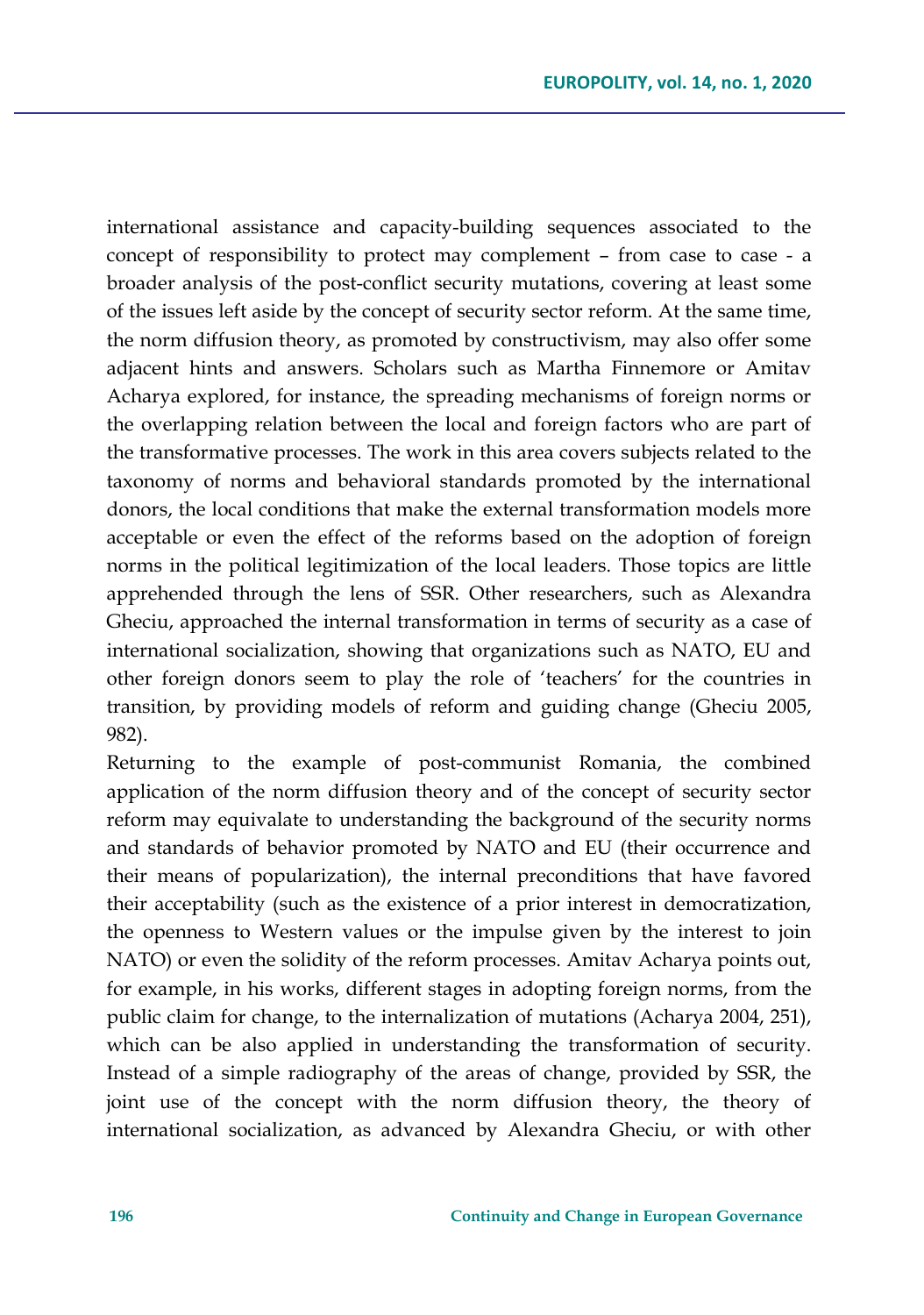perspectives may enhance the comprehension on the transformation of security. However, such an approach risks to be patchy and eclectic.

If security sector reform remains a useful starting point for the research but, despite of complementing it with a supplementary approach, is still insufficient or vague, a third possible strategy is innovation. Broadening the concept and questioning its limits involve both a concrete contribution to a better understanding of security, which paves the way for other scholars and explores new theoretical directions, and a chance to bring the theoretical framework closer to the needs of the research. The mutations caused within the security sector by the disruptive international events or by the emergence of new types of threats are still poorly theorized. There pre- and post-reform status of a security sector, the cross-regional influence of the actors simultaneously pursuing reform process or the conditions for a possible reversible character of the reform, as well as the variances in the pace of the reform pursued by institutions within the same state are minimally approached.

Although SSR pays attention to individuals and society and integrates topics ranging from human security to gender issues, such subjects are also less visible in research, in contrast to the attention paid to the transformation of the military institutions or to the legislative framework.

There is also room for improving methodology, given that there is still a small amount of research that relies upon quantitative or qualitative data, while most of the contributions related to SSR are based on case studies and in-depth observations. Conducting interviews with decision-makers or organizing focus groups or surveys with citizens or individuals within the security sector may represent a powerful source of information, even if such research is difficult to accomplish and it involves a great deal of resource consumption. Relying upon data could be the key point in moving from a concept of security sector reform that mostly answers to the question: 'In which direction?' to one that provides a comprehensive view on the causes, patterns and effects of change and a solid and documented understanding of security.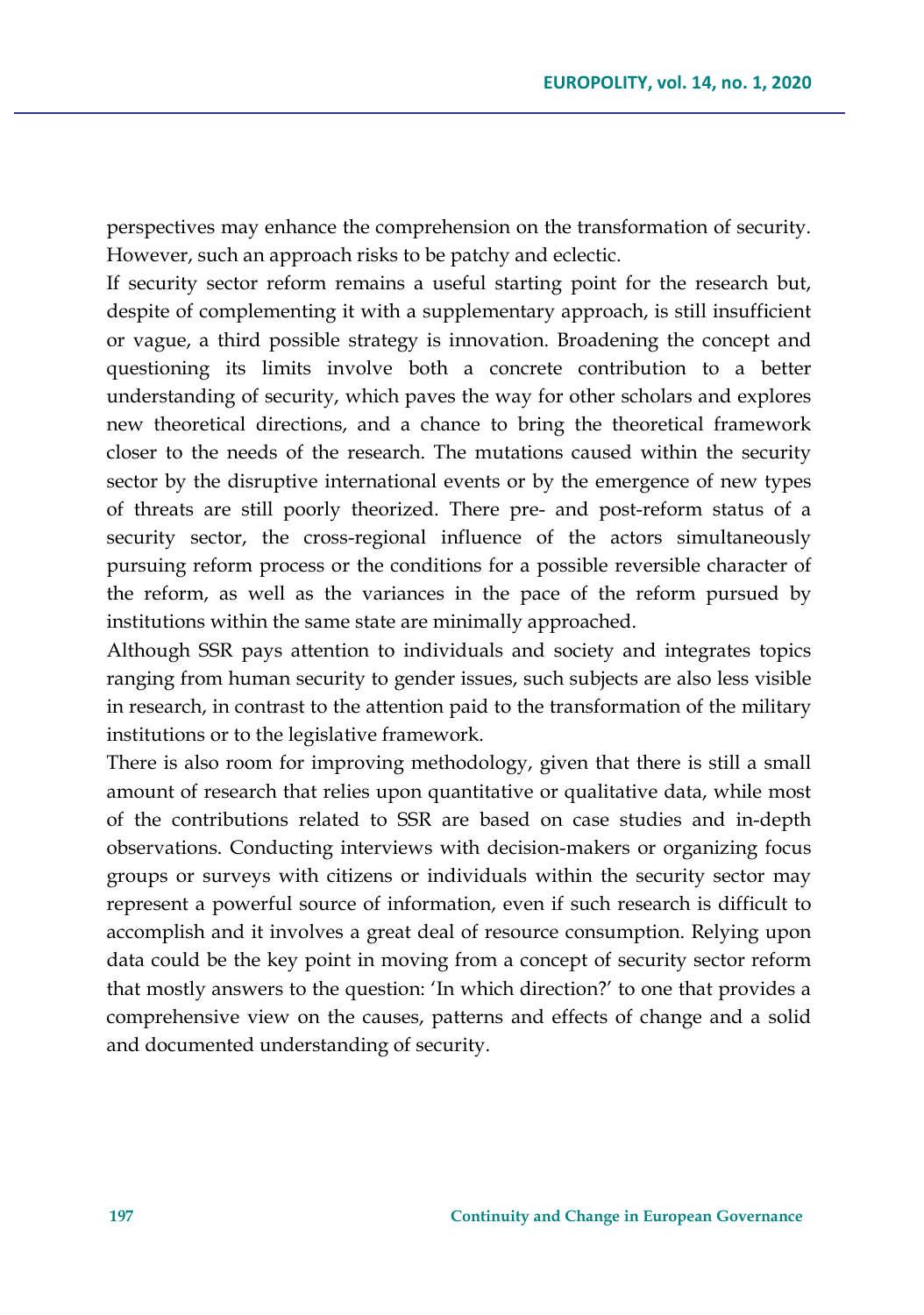### **5. CONCLUDING REMARKS**

The concept of security sector reform emerged in the late 1980s and during the 1990s in response to the imperative to address the post-Cold War security challenges in Europe and across the world. The dawns of the transition to democracy of states in Central and Eastern Europe, the need to rebuild the security institutions in the Balkan states in the aftermath of their conflictual experiences, or the necessity to cope with the ongoing security processes in Africa or in the Middle East led to the emergence – firstly, in practice, and only then in theory – of the concept of security sector reform. SSR offered, for this heterogeneous range of contexts – be they post-authoritarian, post-conflict or developmental – a framework for mapping the transformation of a key area for the peaceful internal climate and for the development of states and societies, which is security.

The usefulness of such a concept is, thus, self-evident. Even so – and despite of more than two decades of utilization -, the concept of security sector reform is not, however, safe from gaps and shortcomings. Its prominent normative and teleological dimension are prone to impact upon its explanatory potential, as it was pointed out in the previous sections. The concept provides a perspective of what a reformed security sector should look alike, rather than approaching the resorts of its transformation (the causes, the path for change or the patterns of the mutations). The idea of reform may be misleading, while, at the same time, many sources of change are left aside. Topics such as the link between the transformation of the security sector and the mutations in the external behavior of states, the cross-regional effects of the reform or the reversible character of transformation are, also, poorly addressed. Lastly, the concept is rather Eurocentric, embedding a Western axiology and providing only a limited permeability for incorporating ideas inspired from other systems of norms and values, despite of a proclaimed local ownership of the reform.

The concept of security sector reform is not, therefore, perfect, but perfectible. In order to avoid challenges and benefit from the valuable insights of working with this concept, the possible ways to follow include at least three possible options: using SSR as it is, but by acknowledging its limits and by using the concept in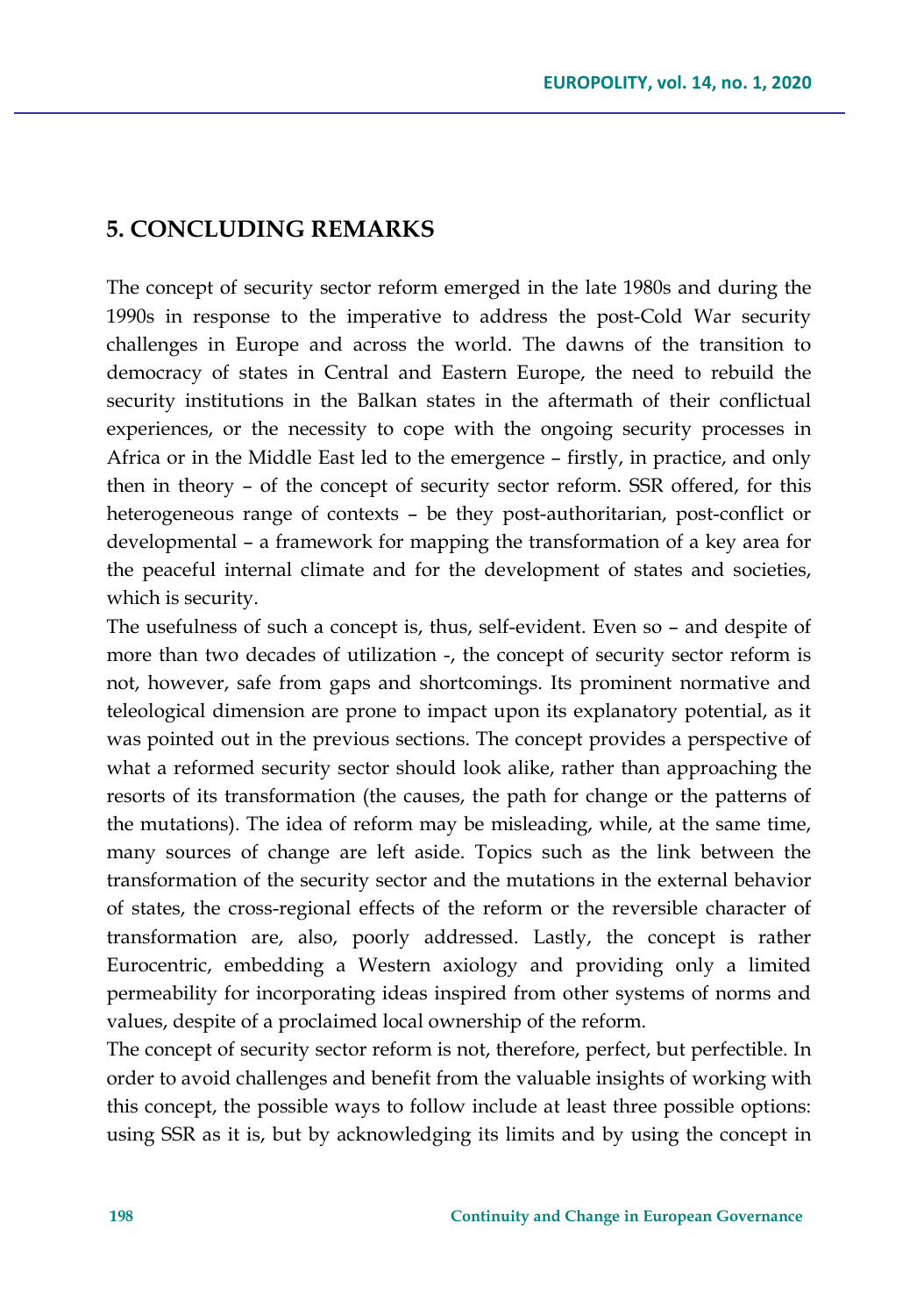the most appropriate contexts and on the most appropriate case studies; applying the concept together with other approaches, which, depending on the needs of each research, may cover some of the questions left unanswered by SSR; challenging the limits of the concept and developing it into new and innovative directions, both in theory and in method. None of these strategies is without disadvantages, which range from the risk of eclecticism, to expanding the concept in directions that are no further coherent with its initial nucleus and scope.

Managing limitations, minimizing challenges and finding the most appropriate ways to further improve the concept depend on the needs and on the creativity of each researcher. The morphology of the possible solutions related to the improvement of SSR may, thus, come in various shapes and combinations. The purpose of this paper was to briefly explore the content, the shortcomings and the possible ways to improve SSR, as a first step for its better exploration and for enhancing its utilization, leaving the door open for broadening and further improving the concept.

#### **REFERENCES**

- DCAF. 2015. *"The Security Sector Roles and responsibilities in security provision, management and oversight"*, [https://www.dcaf.ch/sites/default/files/publications/documents/DCAF](https://www.dcaf.ch/sites/default/files/publications/documents/DCAF_BG_3_The%20Security%20Sector.11.15.pdf) [\\_BG\\_3\\_The%20Security%20Sector.11.15.pdf](https://www.dcaf.ch/sites/default/files/publications/documents/DCAF_BG_3_The%20Security%20Sector.11.15.pdf).
- OECD. 2005. *"Security System Reform and Governance: A DAC Reference Document"*, https://www.oecd-[ilibrary.org/docserver/9789264007888](https://www.oecd-ilibrary.org/docserver/9789264007888-en.pdf?expires=1585423115&id=id&accname=guest&checksum=7881497F2A5A8C4131D77FFC0C1D30FC) [en.pdf?expires=1585423115&id=id&accname=guest&checksum=7881497F2](https://www.oecd-ilibrary.org/docserver/9789264007888-en.pdf?expires=1585423115&id=id&accname=guest&checksum=7881497F2A5A8C4131D77FFC0C1D30FC) [A5A8C4131D77FFC0C1D30FC](https://www.oecd-ilibrary.org/docserver/9789264007888-en.pdf?expires=1585423115&id=id&accname=guest&checksum=7881497F2A5A8C4131D77FFC0C1D30FC).
- UN. 2008. *"Securing peace and development: the role of the United Nations in supporting security sector reform. Report of the Secretary-General"*, [https://issat.dcaf.ch/download/421/2650/UN%20SG%20Report%20on%2](https://issat.dcaf.ch/download/421/2650/UN%20SG%20Report%20on%20SSR.pdf) [0SSR.pdf](https://issat.dcaf.ch/download/421/2650/UN%20SG%20Report%20on%20SSR.pdf).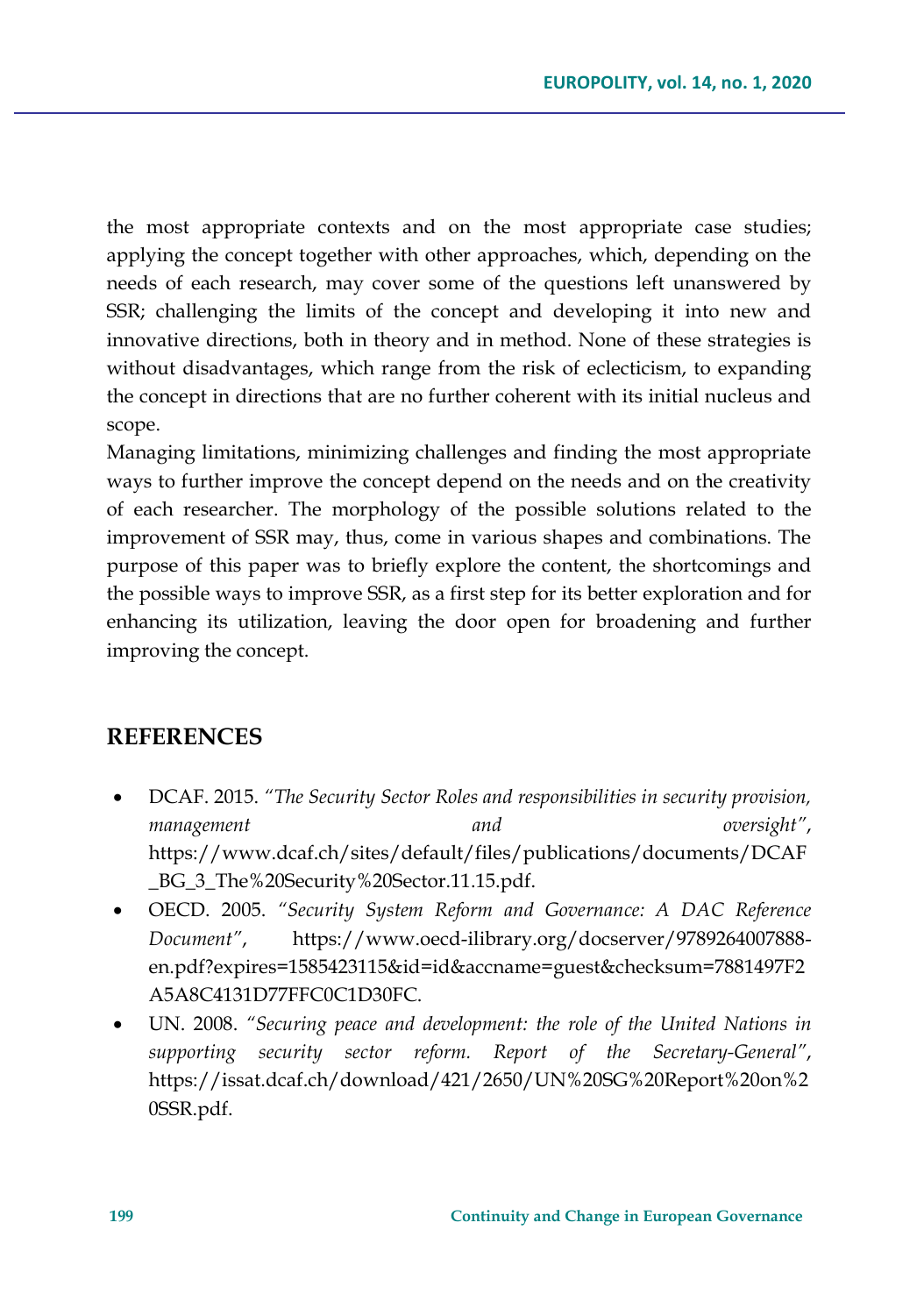- UN. 2020. *"Security Sector Reform"*, [https://peacekeeping.un.org/en/security](https://peacekeeping.un.org/en/security-sector-reform)-sector-reform.
- Acharya, Amitav. 2004. "How Ideas Spread: Whose Norms Matter? Norm Localization and Institutional Change in Asian Regionalism", *International Organization*, vol. 58, no. 2, 239-275, [https://www.cambridge.org/core/services/aop](https://www.cambridge.org/core/services/aop-cambridge-core/content/view/7C6449C7612BC9AEE0C574C4CD9E7B63/S0020818304582024a.pdf/how_ideas_spread_whose_norms_matter_norm_localization_and_institutional_change_in_asian_regionalism.pdf)-cambridge[core/content/view/7C6449C7612BC9AEE0C574C4CD9E7B63/S002081830](https://www.cambridge.org/core/services/aop-cambridge-core/content/view/7C6449C7612BC9AEE0C574C4CD9E7B63/S0020818304582024a.pdf/how_ideas_spread_whose_norms_matter_norm_localization_and_institutional_change_in_asian_regionalism.pdf) 4582024a.pdf/how ideas spread whose norms matter norm localization [\\_and\\_institutional\\_change\\_in\\_asian\\_regionalism.pdf](https://www.cambridge.org/core/services/aop-cambridge-core/content/view/7C6449C7612BC9AEE0C574C4CD9E7B63/S0020818304582024a.pdf/how_ideas_spread_whose_norms_matter_norm_localization_and_institutional_change_in_asian_regionalism.pdf).
- Baldwin, David. 1997. "The Concept of Security", *Review of International Studies*, vol. 23, no. 1, 5-26, [https://www.princeton.edu/~dbaldwin/selected%20articles/Baldwin%20](https://www.princeton.edu/%7Edbaldwin/selected%20articles/Baldwin%20(1997)%20The%20Concept%20of%20Security.pdf) [\(1997\)%20The%20Concept%20of%20Security.pdf](https://www.princeton.edu/%7Edbaldwin/selected%20articles/Baldwin%20(1997)%20The%20Concept%20of%20Security.pdf).
- Ball, Nicole. 2000. "Good Practices in Security Sector Reform", in Connie Wall (ed.), *Security Sector Reform. Brief 15*, Bonn: Bonn International Center for Conversion, 14-22, [https://www.bicc.de/uploads/tx\\_bicctools/brief15.pdf](https://www.bicc.de/uploads/tx_bicctools/brief15.pdf).
- Brzoska, Michael. 2000. "The concept of security sector reform", in Connie Wall (ed.), *Security Sector Reform. Brief 15*, Bonn: Bonn International Center for Conversion, 6-13, [https://www.bicc.de/uploads/tx\\_bicctools/brief15.pdf](https://www.bicc.de/uploads/tx_bicctools/brief15.pdf).
- Egnell, Robert and Haldén, Peter. 2009. "Laudable, ahistorical and overambitious: security sector reform meets state formation theory", *Conflict, Security & Development*, vol. 9, no. 1, 27-54.
- Ejdus, Filip. 2012. "Concept of Security Sector Reform", in Miroslav Hadžić, Bogoljub Milosavljević, Sonja Stojanović & Filip Ejdus (eds.), *2008 Yearbook of Security Sector Reform in Serbia*, Belgrade: Belgrade Centre for Security Policy, 61-66,

http://www.bezbednost.org/upload/document/(5)\_ejdus.pdf.

• Foaleng, Mpako and Ousmane, Amadou Mahamane. 2011. *"Security Sector Reform Programming"*, Geneva: The Geneva Centre for the Democratic Control of Armed Forces,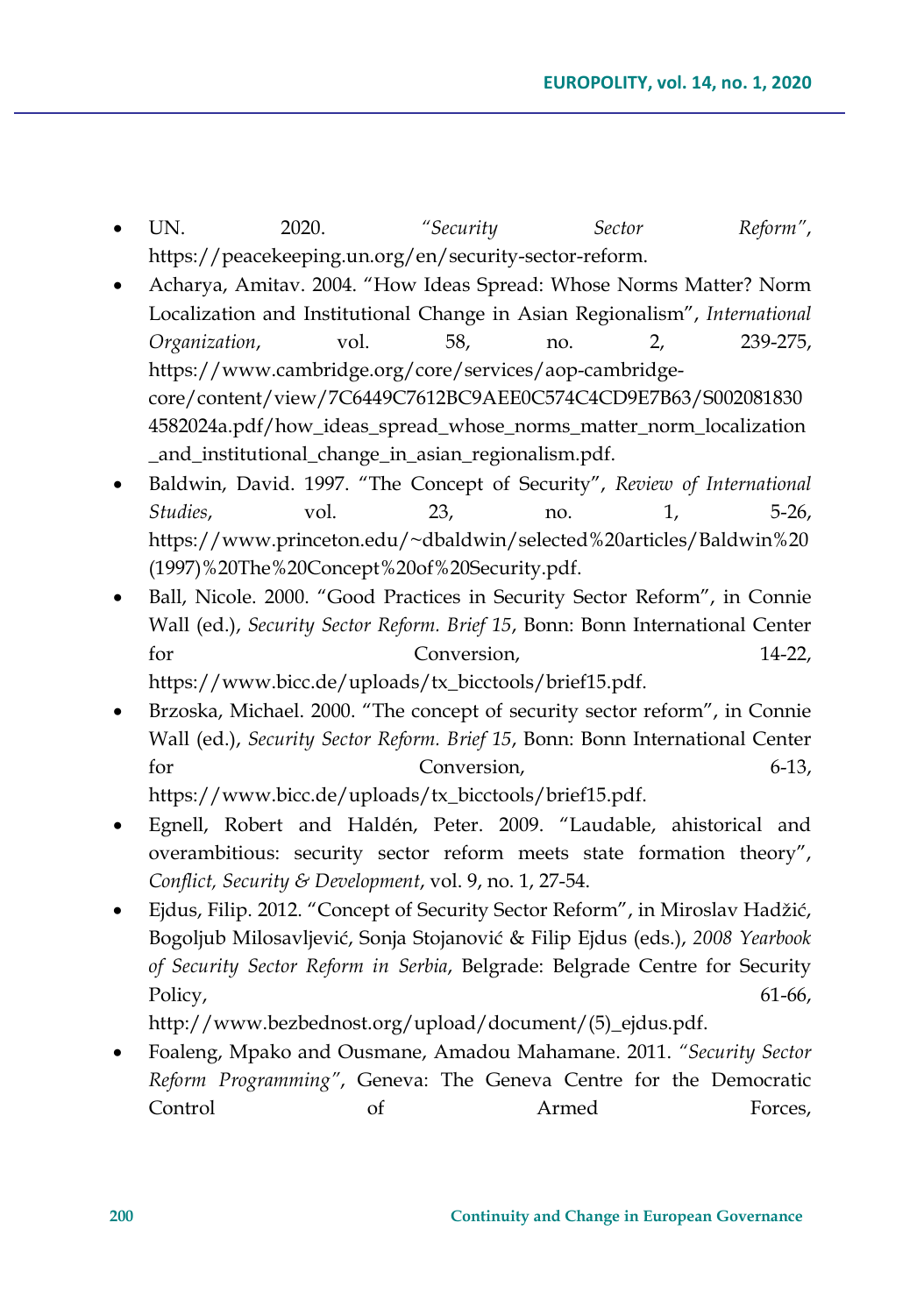https://www.dcaf.ch/sites/default/files/publications/documents/SSRG-West-Africa-Toolkit-Tool-2-EN.pdf.

- Gindarsah, Iis. 2015. *"Security Sector Reform: A Literature Review"*, Oslo: Norwegian Institute of International Affairs, https://nupi.brage.unit.no/nupixmlui/bitstream/handle/11250/2457070/Gindarsah\_Security%2bSector%2 bReform.pdf?sequence=1&isAllowed=y.
- Gheciu, Alexandra. 2005. "Security Institutions as Agents of Socialization? NATO and the 'New Europe'", *International Organization,* vol. 59, no. 4, 973- 1012.
- Hänggi, Heiner. 2004. "Conceptualising Security Sector Reform and Reconstruction", in Alan Bryden, Heiner Hänggi, *Reform and Reconstruction of the Security Sector*, Berlin: Lit, 2004, 3-20, https://www.files.ethz.ch/isn/96909/bm\_YB2004.pdf.
- Hutchful, Eboe. 2009. *"Security Sector Reform Provisions in Peace Agreements"*, London: UK Department for International Development, https://peacemaker.un.org/sites/peacemaker.un.org/files/SSRProvisionsi nPeaceAgreements\_ASSN2009.pdf.
- Hutton, Lauren. 2009. "A bridge too far? Considering Security Sector Reform in Africa", *ISS Papers,* no. 186, https://www.africaportal.org/publications/a-bridge-too-far-consideringsecurity-sector-reform-in-africa/.
- Krempel, Jörg. 2014. "Eurocentric and Ahistorical? The Concept of SSR and Its Limits", in Felix Heiduk, *Security Sector Reform in Southeast Asia*, London: Palgrave Macmillan, 54-82.
- Scheye, Eric and Peake, Gordon. 2005. "To Arrest Insecurity: Time for a Revised Security Sector Reform Agenda", *Conflict, Security & Development*, vol. 5, no. 3, 295-327.
- Schnabel, Albrecht and Born, Hans. 2011. *"Security Sector Reform: Narrowing the gap between theory and practice"*, Geneva: The Geneva Centre for the Democratic Control of Armed Forces, https://www.dcaf.ch/sites/default/files/publications/documents/SSR\_P APER1.pdf.